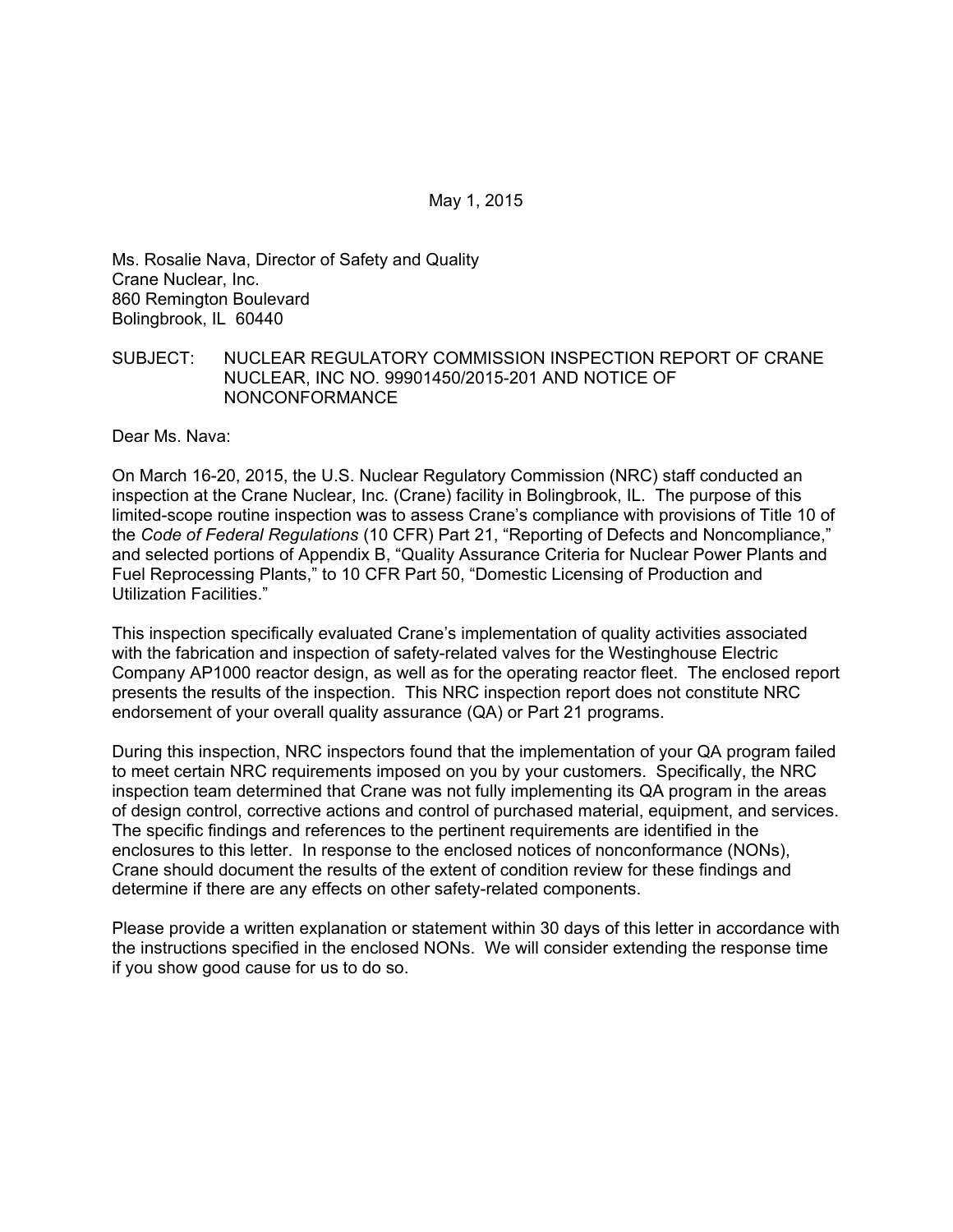#### R. Nava - 2 -

In accordance with 10 CFR 2.390 of the NRC's "Rules of Practice," a copy of this letter, its enclosures, and your response will be made available electronically for public inspection in the NRC Public Document Room or from the NRC's document system (Agencywide Documents Access and Management System), accessible at http://www.nrc.gov/reading-rm/adams.html. To the extent possible, your response, (if applicable), should not include any personal privacy, proprietary, or safeguards information so that it can be made available to the Public without redaction. If personal privacy or proprietary information is necessary to provide an acceptable response, then please provide a bracketed copy of your response that identifies the information that should be protected and a redacted copy of your response that deletes such information. If you request that such material is withheld from public disclosure, you must specifically identify the portions of your response that you seek to have withheld and provide in detail the bases for your claim (e.g., explain why the disclosure of information will create an unwarranted invasion of personal privacy or provide the information required by 10 CFR 2.390(b) to support a request for withholding confidential commercial or financial information). If Safeguards Information is necessary to provide an acceptable response, please provide the level of protection described in 10 CFR 73.21.

Sincerely,

#### */RA/*

Edward H. Roach, Chief Mechanical Vendor Inspection Branch Division of Construction Inspection and Operational Programs Office of New Reactors

Docket No.: 99901450

Enclosures:

- 1. Notices of Nonconformance
- 2. Inspection Report No. 99901450/2015-201 and Attachment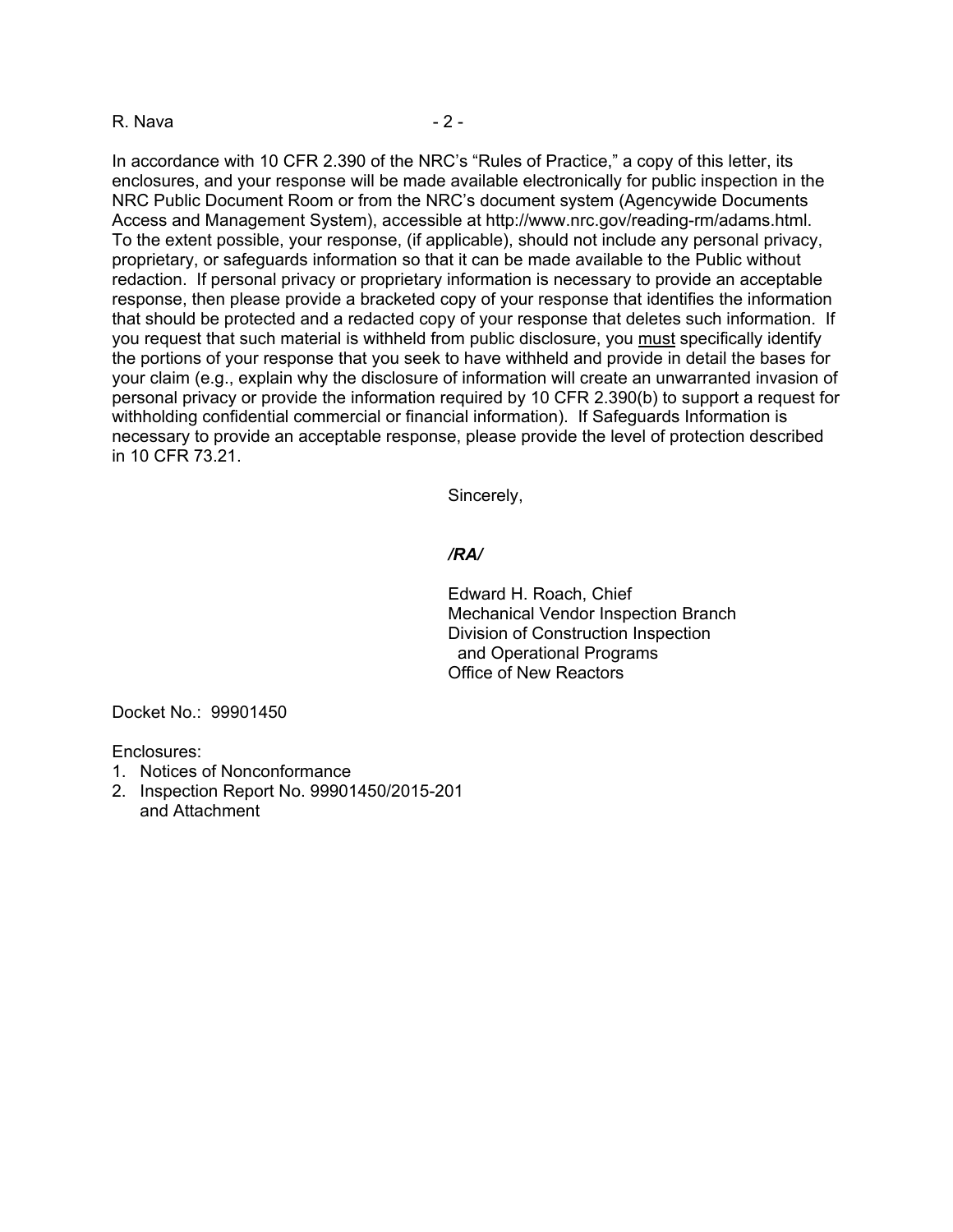In accordance with 10 CFR 2.390 of the NRC's "Rules of Practice," a copy of this letter, its enclosures, and your response will be made available electronically for public inspection in the NRC Public Document Room or from the NRC's document system (Agencywide Documents Access and Management System), accessible at http://www.nrc.gov/reading-rm/adams.html. To the extent possible, your response, (if applicable), should not include any personal privacy, proprietary, or safeguards information so that it can be made available to the Public without redaction. If personal privacy or proprietary information is necessary to provide an acceptable response, then please provide a bracketed copy of your response that identifies the information that should be protected and a redacted copy of your response that deletes such information. If you request that such material is withheld from public disclosure, you must specifically identify the portions of your response that you seek to have withheld and provide in detail the bases for your claim (e.g., explain why the disclosure of information will create an unwarranted invasion of personal privacy or provide the information required by 10 CFR 2.390(b) to support a request for withholding confidential commercial or financial information). If Safeguards Information is necessary to provide an acceptable response, please provide the level of protection described in 10 CFR 73.21.

Sincerely,

# */RA/*

Edward H. Roach, Chief Mechanical Vendor Inspection Branch Division of Construction Inspection and Operational Programs Office of New Reactors

Docket No.: 99901450

Enclosures:

- 1. Notices of Nonconformance
- 2. Inspection Report No. 99901450/2015-201 and Attachment

| <b>DISTRIBUTION:</b> |
|----------------------|
| ASakadales           |
| KKavanagh            |
| RRasmussen           |
| FSaba                |
| NMorgan              |
| BMozafari            |
| <b>VSreenivas</b>    |

| <b>ADAMS Accession No.: ML15111A267</b> |               |               | *Concurred via e-mail |            | NRO-002       |
|-----------------------------------------|---------------|---------------|-----------------------|------------|---------------|
| <b>OFC</b>                              | NRO/DCIP/MVIB | NRO/DCIP/QVIB | NRO/DCIP/MVIB         | NRO/DCIP   | NRO/DCIP      |
| <b>NAME</b>                             | RMcIntyre*    | <b>RLaura</b> | LMicewski             | TFrve      | <b>ERoach</b> |
| <b>DATE</b>                             | 04/22/2015    | 04/22/2015    | 04/29/2015            | 04/23/2015 | 04/29/2015    |
| AFFIAILL BEARDD AADV                    |               |               |                       |            |               |

**OFFICIAL RECORD COPY**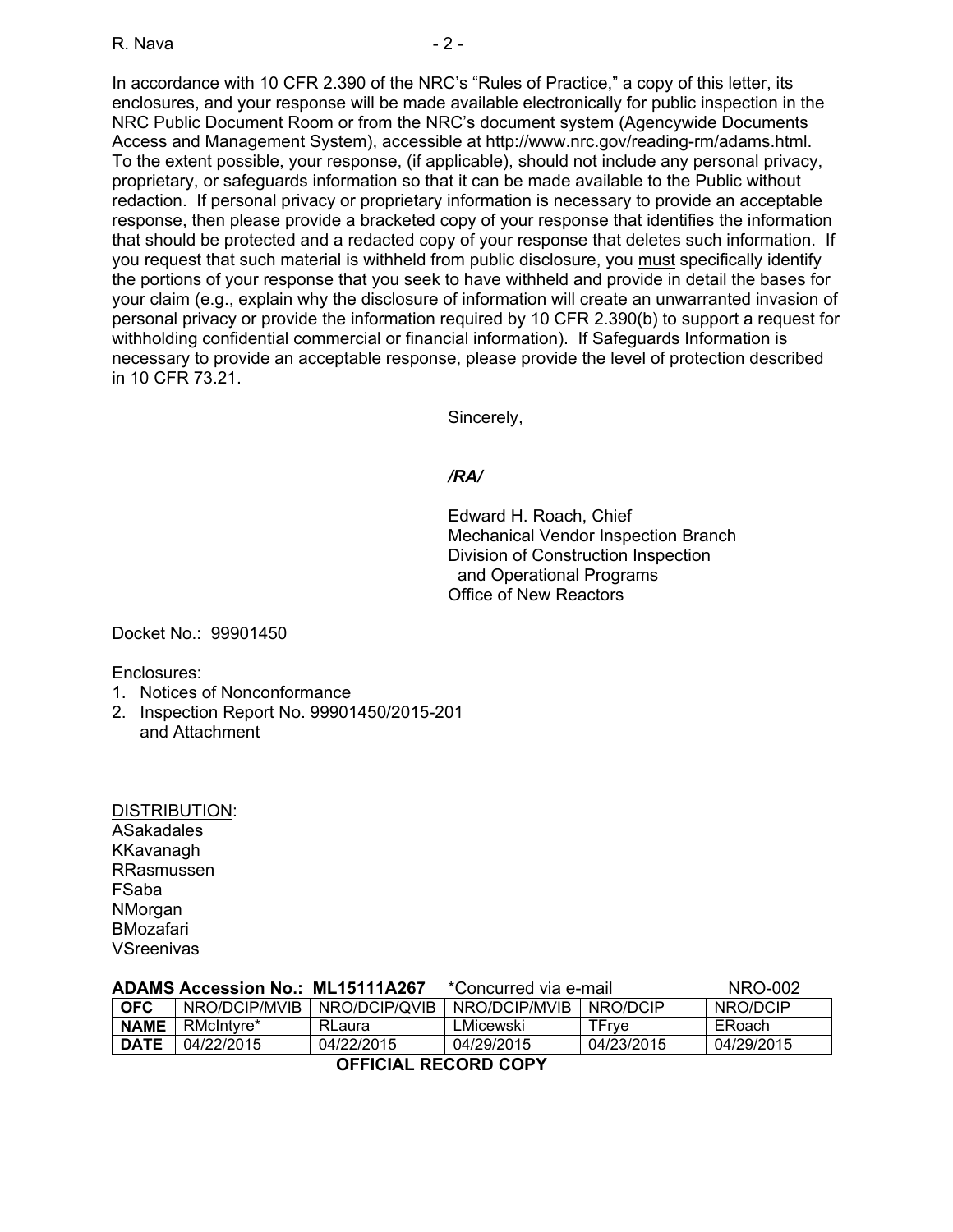#### **NOTICE OF NONCONFORMANCE**

Crane Nuclear, Inc. **Bolingbrook**, IL 60440 860 Remington Blvd. **Blue Contract Contract Contract Contract Contract Contract Contract Contract Contract Contract Contract Contract Contract Contract Contract Contract Contract Contract Contract Contract Contract Contrac** 

Based on the results of a U.S. Nuclear Regulatory Commission (NRC) inspection conducted at the Crane Nuclear, Inc. (Crane) facilities located in Bolingbrook, IL, on March 16, 2015, through March 20, 2015, certain activities were not conducted in accordance with NRC requirements which were contractually imposed on Crane by its customers or NRC licensees:

A. Criterion III, "Design Control," of Appendix B, "Quality Assurance Criteria for Nuclear Power Plants and Fuel Reprocessing Plants," to Title 10 of the *Code of Federal Regulations* (10 CFR) Part 50, "Domestic Licensing of Production and Utilization Facilities," states, in part, that "measures shall be established for the selection and review for suitability of application of materials, parts, equipment, and processes that are essential to the safety-related functions of the structures, systems, and components." Design control measures shall provide for verifying or checking the adequacy of design, such as by the performance of design reviews, by the use of alternate or simplified calculational methods, or by the performance of a suitable testing program. The verifying or checking process shall be performed by individuals or groups other than those who performed the original design, but who may be from the same organization.

Crane Procedure DED-4, "Dedication of Commercial Material, Items and Calibration services for Safety related Applications," states, in part, that "the technical evaluation process requires using the Commercial Grade Item Evaluation (CGIE) to document the safety function and define critical characteristics of the item." It also states that "commercial grade items designated for installation in environmentally qualified equipment or in locations which require such qualification shall include the selection of appropriate critical characteristics required to maintain the qualification of the component or equipment. Environmental qualification is identified for use in a harsh or mild environment, including temperature and radiation."

Crane Procedure 03-106, "Design Calculation Preparation, review, and approval," specifies the requirements for the preparation, review, and approval of design calculations, which support the design of valves and valve components.

Contrary to the above, as of March 19, 2015, Crane failed to review for suitability of parts that are essential to the safety-related functions of components, and failed to verify or check the adequacy of design, such as by the performance of design reviews. Specifically:

a) Crane failed to appropriately dedicate or establish environmental qualification (EQ) similarity for twelve replacement Ethylene Propylene Diene Monomer (EPDM) rubber discs to be used in 1-inch American Society of Mechanical Engineers (ASME) Section III swing check valves. These discs were commercially procured for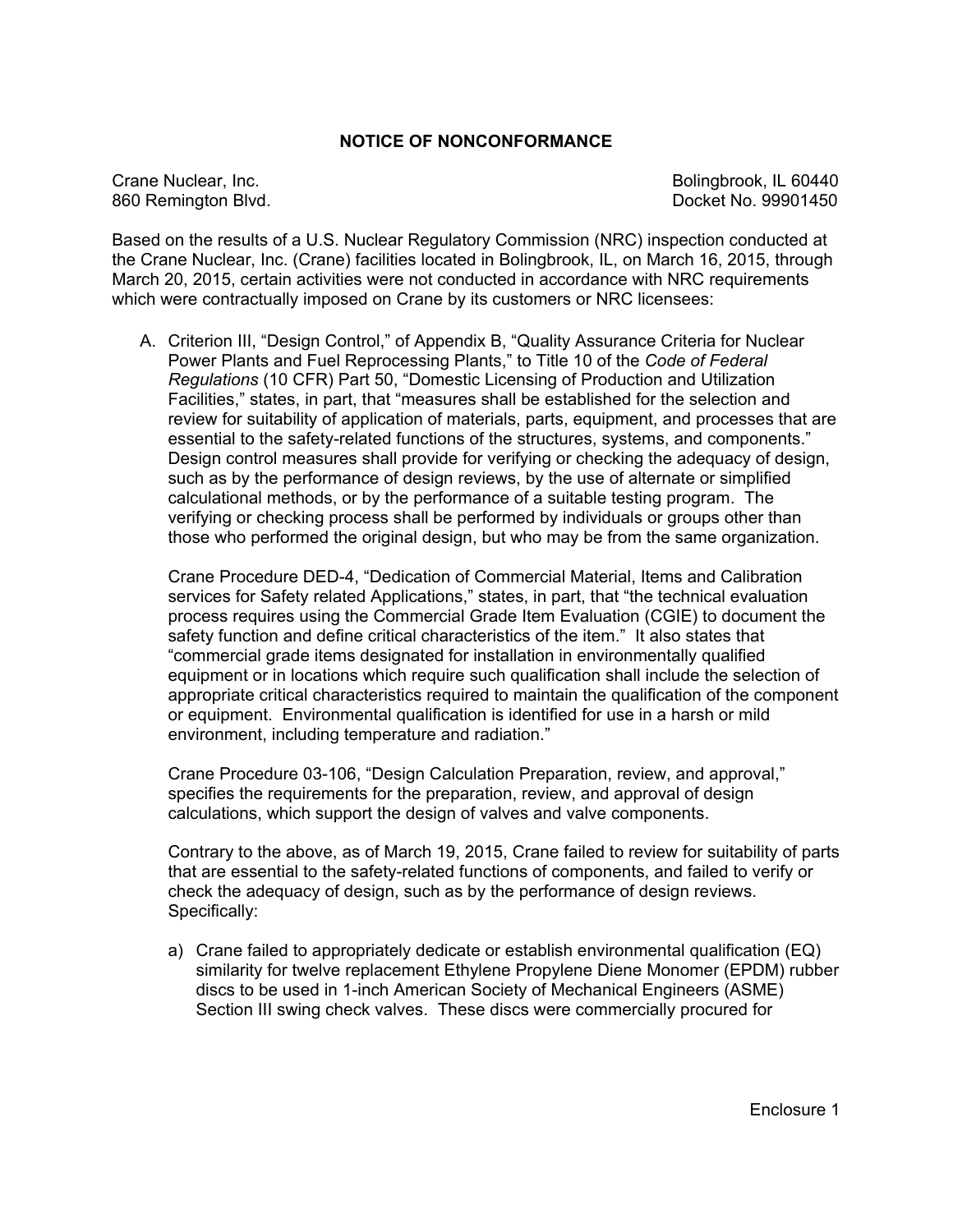installation in 1-inch ASME automatic depressurization system (ADS) accumulator swing check valves at the Pilgrim Nuclear Power Station (located between the ADS accumulator and the ADS relief valve). The CGIE did not identify disc dimensions as critical characteristics, and did not specify acceptance criteria and dedication acceptance/verification method as required by Crane Procedure DED-4. Therefore, when Crane performed source inspection verification at the commercial supplier's facility, the measured dimensions were not appropriately compared to any criteria for acceptance.

b) Crane failed to review and approve an engineering calculation that was referenced in the CGIE as an "Engineering Evaluation" and was performed to establish environmental qualification similarity to original environmental temperatures and radiation dose levels as a safety-related calculation. Thus, the calculation did not receive independent verification and approval, as required by Crane Procedure 03-106.

These issues have been identified as Nonconformance 99901450/2015-201-01.

B. Criterion XVI, "Corrective Action," of Appendix B, "Quality Assurance Criteria for Nuclear Power Plants and Fuel Reprocessing Plants," to Title 10 of the *Code of Federal Regulations* (10 CFR) Part 50, "Domestic Licensing of Production and Utilization Facilities," states, in part, that "Measures shall be established to assure that conditions adverse to quality, such as failures, malfunctions, deficiencies, deviations, defective material and equipment, and nonconformances are promptly identified and corrected. In the case of significant conditions adverse to quality, the measures shall assure that the cause of the condition is determined and corrective action taken to preclude repetition. The identification of the significant condition adverse to quality, the cause of the condition, and corrective action shall be documented and reported to appropriate levels of management."

Crane Procedure 16-100, "Corrective Action Reports" states, in part, that "conditions adverse to quality are promptly identified and corrected with follow up to verify implementation of corrective action; and preclude repetition," and "report to appropriate levels of management the condition, corrective action, and root cause of any conditions significantly adverse to quality."

Crane Procedure CCP-1, "Customer Complaint Procedure" states, in part, that "if it is determined that corrective measures are necessary to preclude recurrence, the Director Safety and Quality or other qualified individual shall implement the Crane Nuclear Inc. Procedure 16-100, "Corrective Action Reports."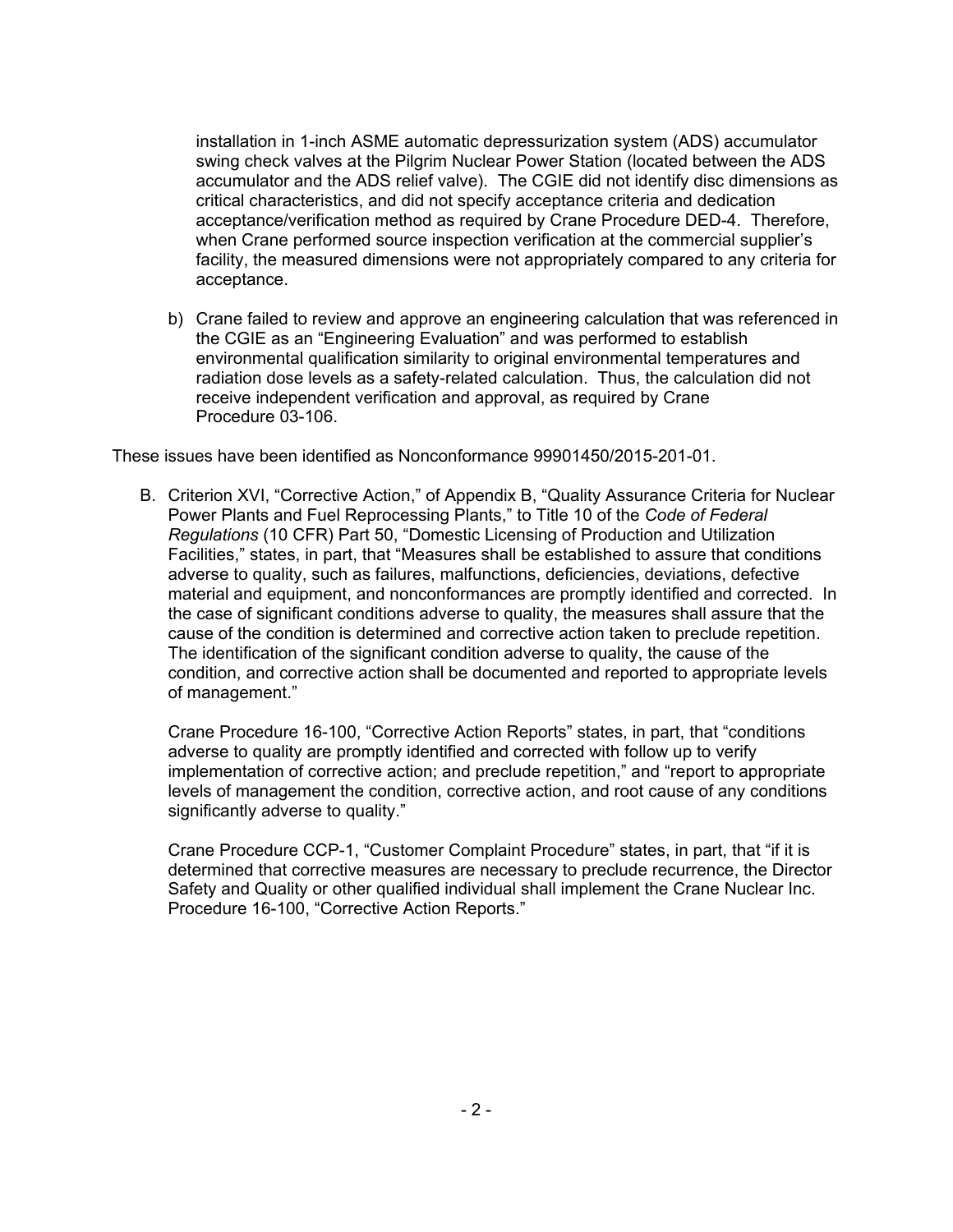Contrary to the above, as of March 19, 2015, Crane failed to implement measures to assure the cause of conditions adverse to quality were determined and corrective action taken to preclude repetition. Specifically, Crane did not initiate corrective action reports (CARs) for three significant conditions adverse to quality, and as a result, did not determine the significance, root cause and did not identify actions to prevent recurrence. Three examples involved customer returns that required rework of the components:

- a) Two safety-related valve stems, used in 20-inch Y-pattern globe valves, were shipped to Dresden Nuclear Power Station per Purchase Orders 00491344 and 00488650 and were found to be out of specification on March 7, 2013.
- b) A safety-related valve stem, used in an 8-inch gate valve, was shipped to North Anna Power Station per Sales Order 39801 and was returned due to the stem's center being out of specification on May 21, 2013.
- c) Safety-related valve stems and wedges, for a 12-inch gate valve, per Purchase Order 186484-2 for Browns Ferry Nuclear Plant could not be properly fitted together by the customer. The stems and wedges were not fitted together prior to shipment, which Crane identified as a poor practice on December 3, 2012.

These issues have been identified as Nonconformance 99901450/2015-201-02.

C. Criterion VII, "Control of Purchased Material, Equipment, and Services," of Appendix B, "Quality Assurance Criteria for Nuclear Power Plants and Fuel Reprocessing Plants," to Title 10 of the *Code of Federal Regulations* (10 CFR) Part 50, "Domestic Licensing of Production and Utilization Facilities," states, in part, that "Measures shall be established to assure that purchased material conforms to the procurement documents."

Crane Procedure 07-100, "Receiving, Inspection, Material Release and Storage," states, in part, "Certified Material Test Reports (CMTR's) and other such test reports shall be reviewed to verify that all elements reported such as the chemistry, physical properties, etc. are checked against the required specification in the Purchase Order."

Contrary to the above, as of March 19, 2015, Crane failed to establish measures to assure that purchased material conformed to the procurement documents. Specifically, Crane accepted non-conforming round bar from supplier TW Metals. Purchase order number 21004090 specified a range of 248-258 Brinell for the physical property of hardness in order to satisfy both the original design specification and a customer-imposed upper limit. The CMTR from TW Metals states that hardness of the round bar received was 23.5 Rockwell, which is less than the lower limit of the specification of 248 Brinell (approximately equal to 24 Rockwell). Crane staff assigned to review the CMTR failed to note that the round bar did not meet the required specification. The round bar was subsequently used to manufacture a 24-inch Walworth safety-related gate valve stem and shipped to Brown's Ferry Nuclear Plant with a Certificate of Conformance that stated it conformed to all the specifications of the purchase order. This nonconforming condition was noted by the NRC inspection team during a review of the CMTR.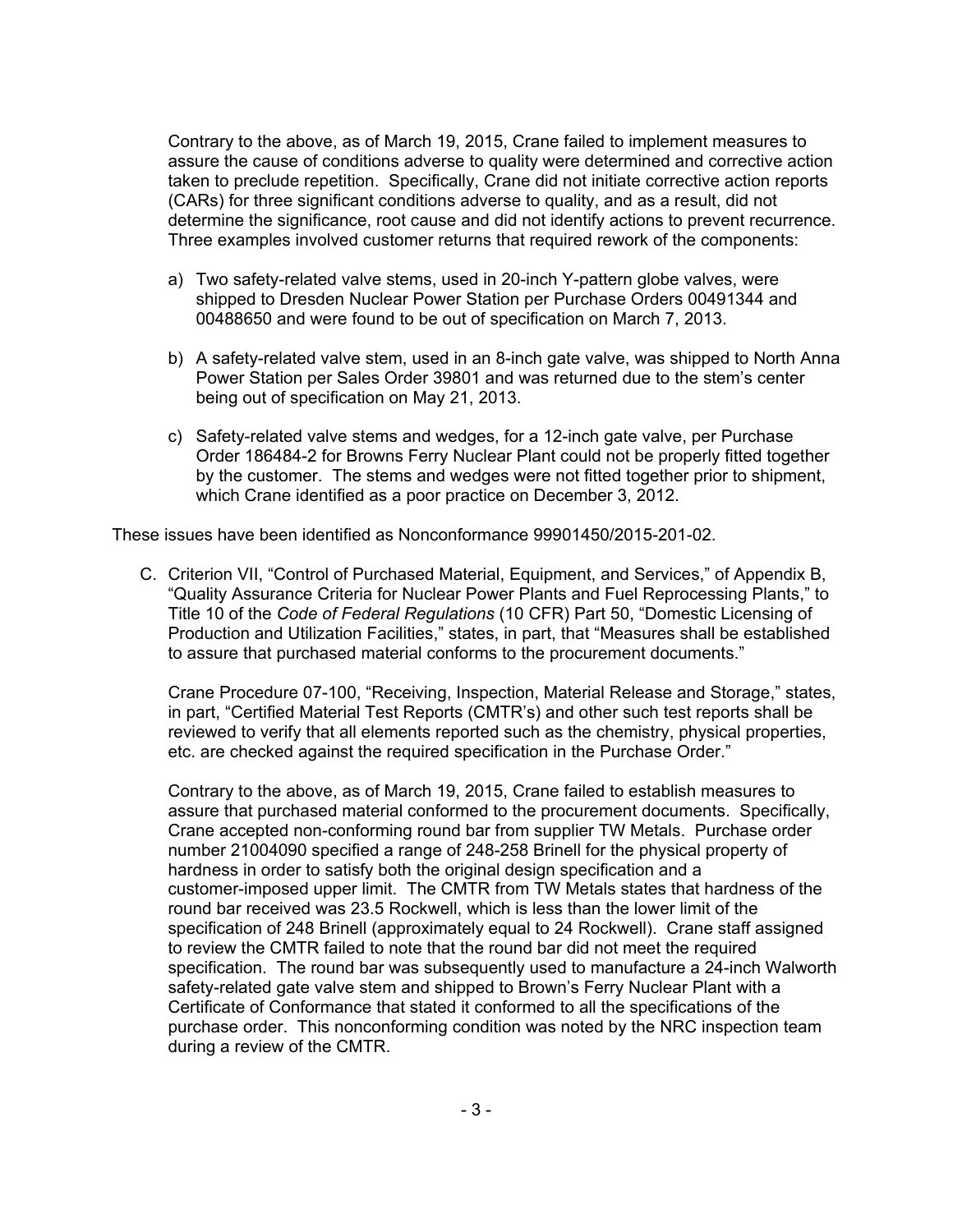This issue has been identified as Nonconformance 99901450/2015-201-03.

Please provide a written statement or explanation to the U.S. Nuclear Regulatory Commission, ATTN: Document Control Desk, Washington, DC 20555-0001 with a copy to the Chief, Mechanical Vendor Inspection Branch, Division of Construction and Operational Programs, Office of New Reactors, within 30 days of the date of the letter transmitting this notice of nonconformance. This reply should be clearly marked as a "Reply to a Notice of Nonconformance" and should include for each noncompliance: (1) the reason for the noncompliance, or if contested, the basis for disputing the noncompliance, (2) the corrective steps that have been taken and the results achieved, (3) the corrective steps that will be taken to avoid noncompliances, and (4) the date when your corrective action will be completed. Where good cause is shown, consideration will be given to extending the response time.

Because your response will be made available electronically for public inspection in the NRC Public Document Room or from the NRC's document system, Agencywide Documents Access Management System (ADAMS), accessible from the NRC Web site at http://www.nrc.gov/reading-rm/adams.html, to the extent possible, it should not include any personal privacy, proprietary, or safeguards information so that it can be made available to the public without redaction. If personal privacy or proprietary information is necessary to provide an acceptable response, then please provide a bracketed copy of your response that identifies the information that should be protected and a redacted copy of your response that deletes such information.

If you request withholding of such material, you must specifically identify the portions of your response that you seek to have withheld and provide in detail the bases for your claim of withholding (e.g., explain why the disclosure of information will create an unwarranted invasion of personal privacy or provide the information required by 10 CFR 2.390(b) to support a request for withholding confidential commercial or financial information). If safeguards information is necessary to provide an acceptable response, please provide the level of protection described in 10 CFR 73.21.

Dated this 1st day of May 2015.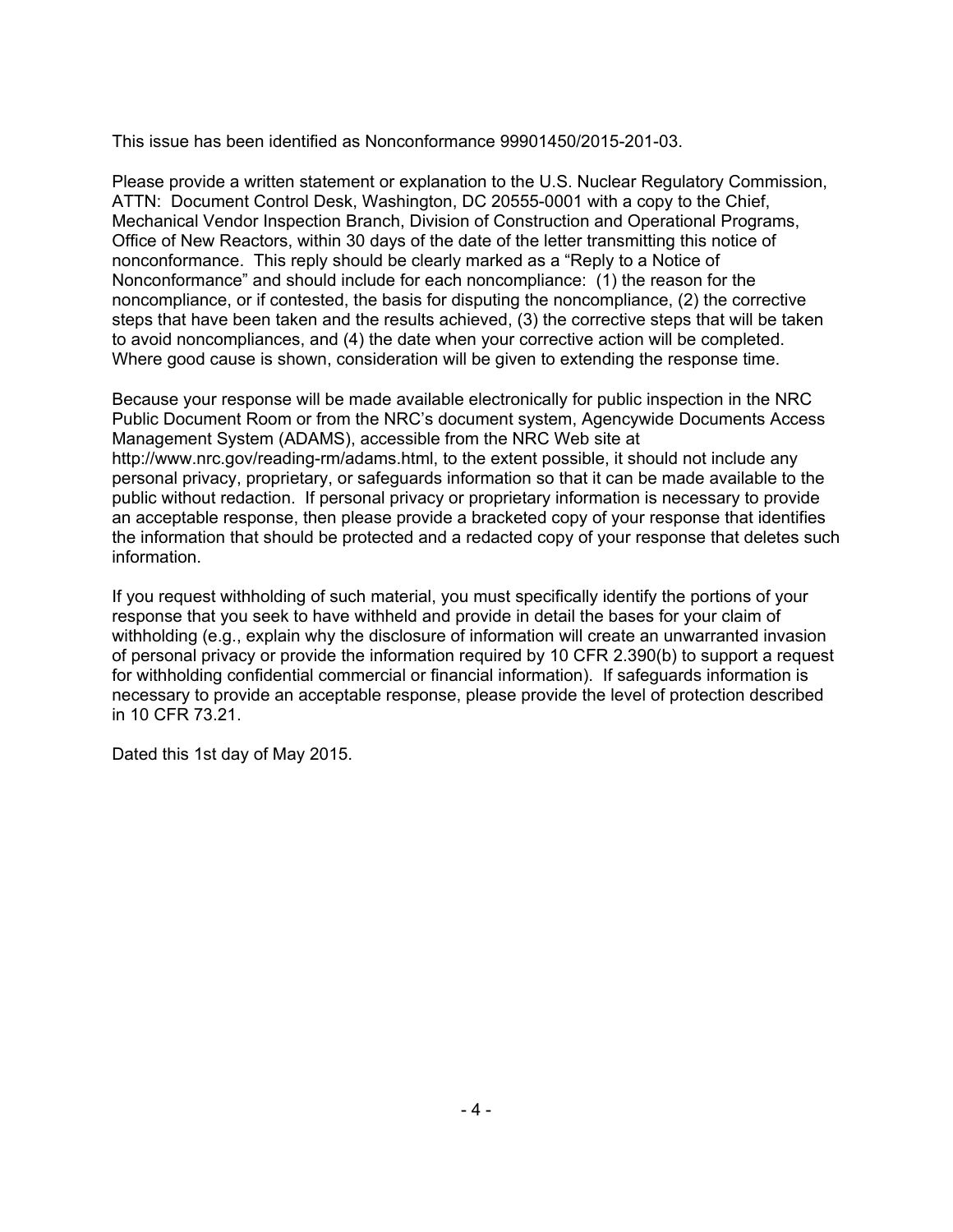#### **U.S. NUCLEAR REGULATORY COMMISSION OFFICE OF NEW REACTORS DIVISION OF CONSTRUCTION INSPECTION AND OPERATIONAL PROGRAMS VENDOR INSPECTION REPORT**

| Docket No.:                       | 99901450                                                                                                                                                                                                             |                                                 |             |
|-----------------------------------|----------------------------------------------------------------------------------------------------------------------------------------------------------------------------------------------------------------------|-------------------------------------------------|-------------|
| Report No.:                       | 99901450/2015-201                                                                                                                                                                                                    |                                                 |             |
| Vendor:                           | Crane Nuclear, Inc.                                                                                                                                                                                                  |                                                 |             |
|                                   | 860 Remington Blvd.<br>Bolingbrook, IL 60440                                                                                                                                                                         |                                                 |             |
| Vendor Contact:                   | Ms. Rosalie Nava<br>Director of Safety and Quality<br>E-mail: rnava@cranevs.com<br>Phone: (630) 226-4940                                                                                                             |                                                 |             |
| <b>Nuclear Industry Activity:</b> | Crane Nuclear, Inc. (Crane) manufactures safety-related ball and<br>plug valves for the Westinghouse Electric Company AP1000<br>reactor design as well as valves and valve parts for the operating<br>reactor fleet. |                                                 |             |
| <b>Inspection Dates:</b>          | March 16-20, 2015                                                                                                                                                                                                    |                                                 |             |
| Inspectors:                       | Laura Micewski<br><b>Richard McIntyre</b><br><b>Richard Laura</b>                                                                                                                                                    | NRO/DCIP/MVIB<br>NRO/DCIP/MVIB<br>NRO/DCIP/QVIB | Team Leader |
| Approved by:                      | Edward H. Roach, Chief<br><b>Mechanical Vendor Inspection Branch</b><br>Division of Construction Inspection<br>and Operational Programs<br><b>Office of New Reactors</b>                                             |                                                 |             |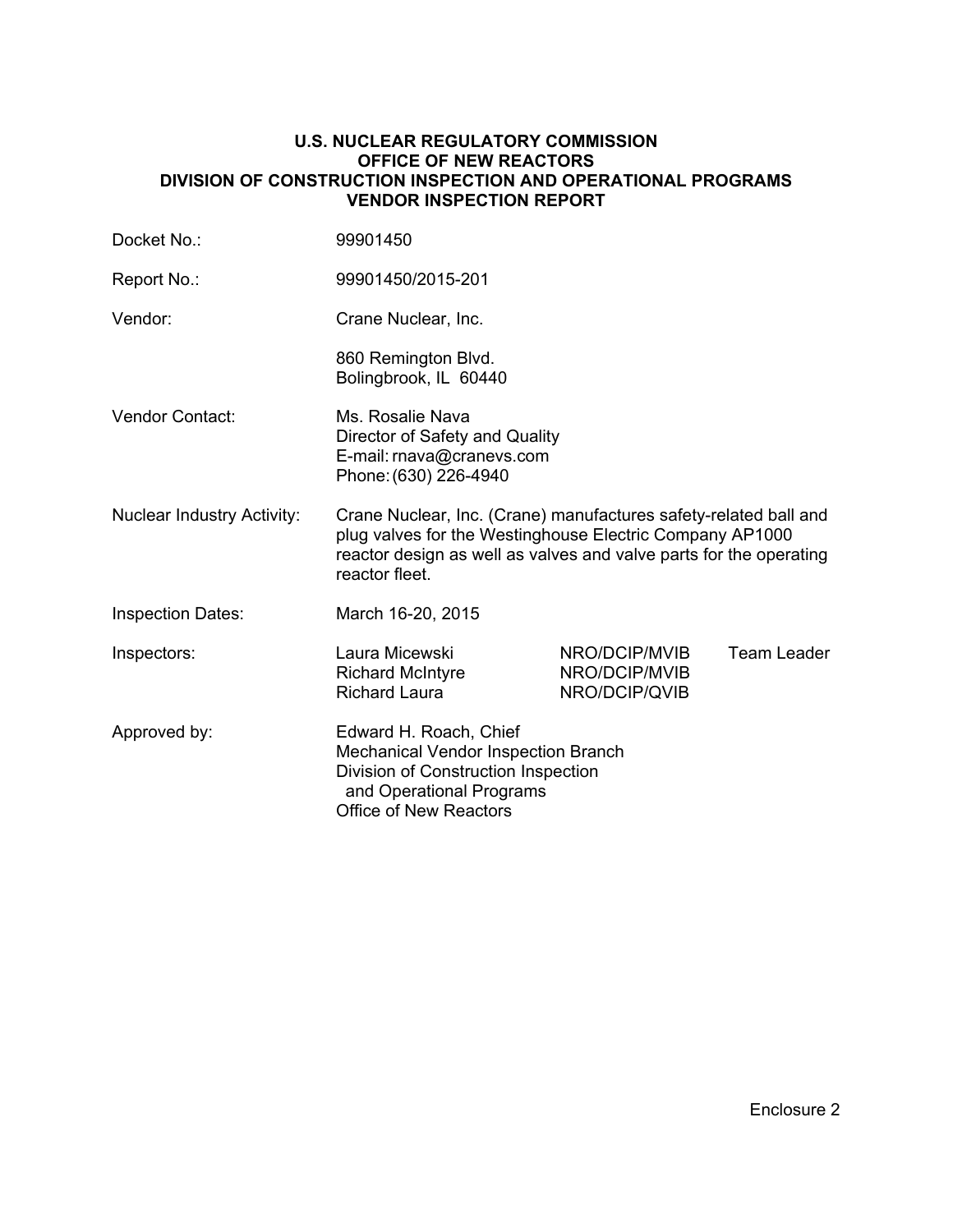# **EXECUTIVE SUMMARY**

#### Crane Nuclear, Inc. 99901450/2015-201

The U.S. Nuclear Regulatory Commission (NRC) staff conducted a vendor inspection at the Crane Nuclear, Inc. (Crane) facility to verify that it had implemented an adequate quality assurance (QA) program that complies with the requirements of Appendix B, "Quality Assurance Criteria for Nuclear Power Plants and Fuel Reprocessing Plants," to Title 10 of the *Code of Federal Regulations* (10 CFR) Part 50, "Domestic Licensing of Production and Utilization Facilities." In addition, the NRC inspection also verified that Crane implemented a program under 10 CFR Part 21, "Reporting of Defects and Noncompliance," that met the NRC's regulatory requirements. The NRC inspection team conducted the inspection from March 16-20, 2015. This was the initial NRC inspection at the Crane facilities.

Some of the specific activities observed by the NRC inspection team included:

- Acceptance activities for 1-inch swing check valve disc,  $\frac{1}{2}$ -inch globe valve snap ring, ¾-inch plug valve and repair kit
- Pre-test activities and subsequent valve disassembly and inspection to determine cause of pre-test back seat valve leakage
- American Society of Mechanical Engineers (ASME) Section III Hydrostatic Shell test, seat leak, and back seat leak tests for a 6-inch angle globe valve
- Liquid penetrant (PT) inspection of a disc for a 16-inch swing check valve
- Receipt inspection of American Society for Testing and Material (ASTM) A194 Grade 2H heavy hex nuts

The following regulations served as the bases for the NRC inspection:

- Appendix B to 10 CFR Part 50
- 10 CFR Part 21

During the course of this inspection, the NRC inspection team implemented Inspection Procedure (IP) 43002, "Routine Inspections of Nuclear Vendors"; IP 43004, "Inspection of Commercial-Grade Dedication Programs"; and IP 36100, "Inspection of 10 CFR Part 21 and Programs for Reporting Defects and Noncompliance."

The information below summarizes the results of this inspection.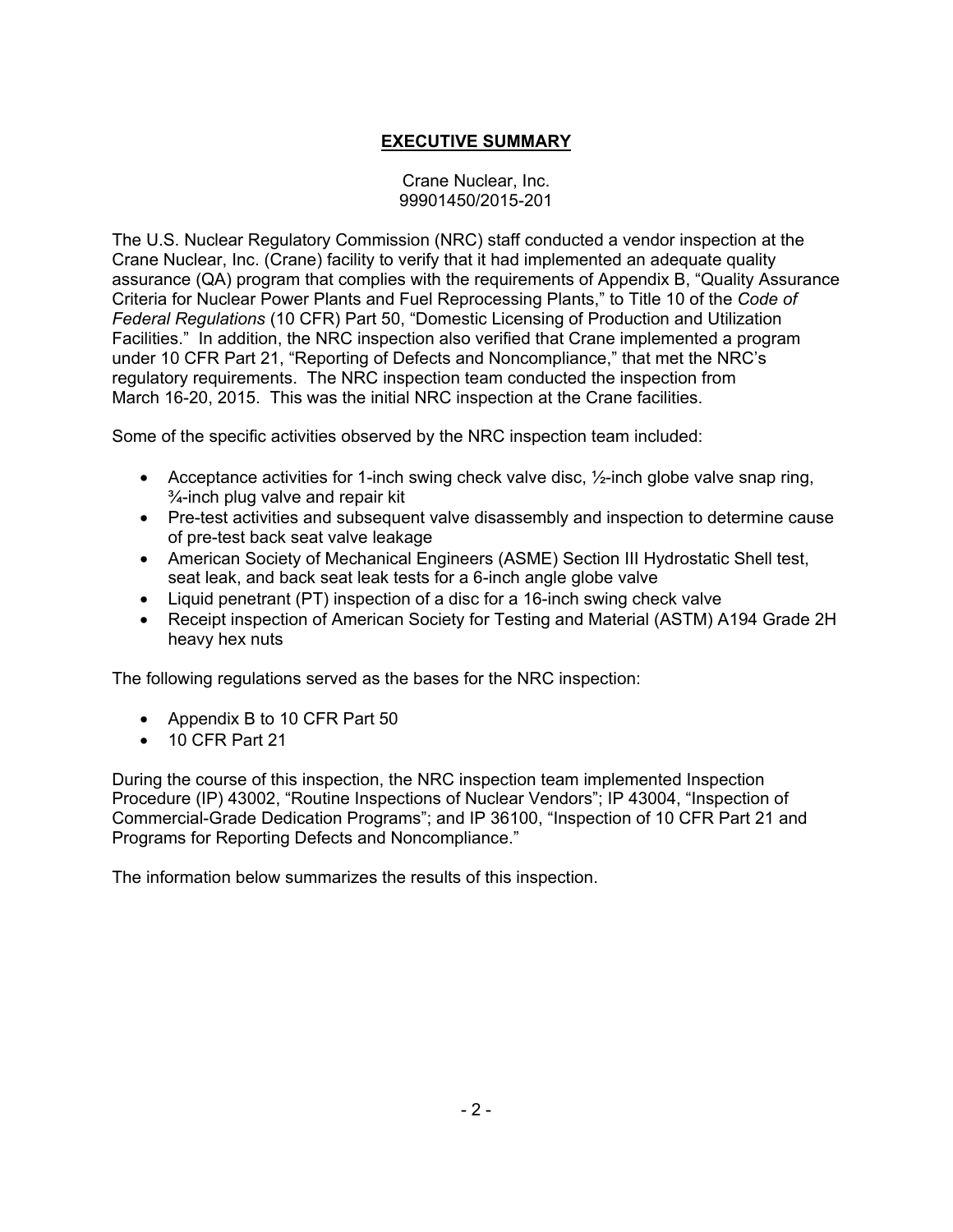# Commercial-Grade Dedication

The NRC inspection team issued Nonconformance 99901450/2015-201-01 in association with Crane's failure to implement the regulatory requirements of Criterion III "Design Control," of Appendix B to 10 CFR Part 50. Nonconformance 99901450/2015-201-01 cites Crane for failing to appropriately dedicate and establish environmental qualification (EQ) similarity for twelve replacement Ethylene Propylene Diene Monomer (EPDM) rubber discs to be used in 1-inch ASME Section III swing check valves. Also, Crane failed to perform independent verification of an engineering calculation that was performed to establish EQ similarity to original design qualification for environmental temperatures and radiation dose levels.

# Corrective Action

The NRC inspection team issued Nonconformance 99901450/2015-201-02 in association with Crane's failure to implement the regulatory requirements of Criterion XVI, "Corrective Action," of Appendix B to 10 CFR Part 50. Nonconformance 99901450/2015-201-02 cites Crane for failing to initiate corrective action reports (CARs) for three significant conditions adverse to quality, and as a result, failing to determine the significance, root cause and actions to prevent recurrence.

# Control of Purchased Material, Equipment, and Services

The NRC inspection team issued Nonconformance 99901450/2015-201-03 in association with Crane's failure to implement the regulatory requirements of Criterion VII, "Control of Purchased Material, Equipment, and Services," of Appendix B to 10 CFR Part 50. Nonconformance 99901450/2015-201-03 cites Crane for failing to establish measures to assure that purchased round bar used for fabrication of a replacement stem for a 24-inch Walworth safety-related gate valve conformed to the procurement documents.

# Other Inspection Areas

The NRC inspection team determined that Crane is implementing its program for 10 CFR Part 21, as well as its programs for training and qualification of personnel; control of nonconformances; internal audits; material traceability; manufacturing, inspection, and test control; control of special processes; control of measuring and test equipment; and oversight of contracted activities in accordance with the applicable regulatory requirements of Appendix B to 10 CFR Part 50. Based on the limited sample of documents reviewed and activities observed, the NRC inspection team also determined that Crane is implementing its policies and procedures associated with these programs. No findings of significance were identified.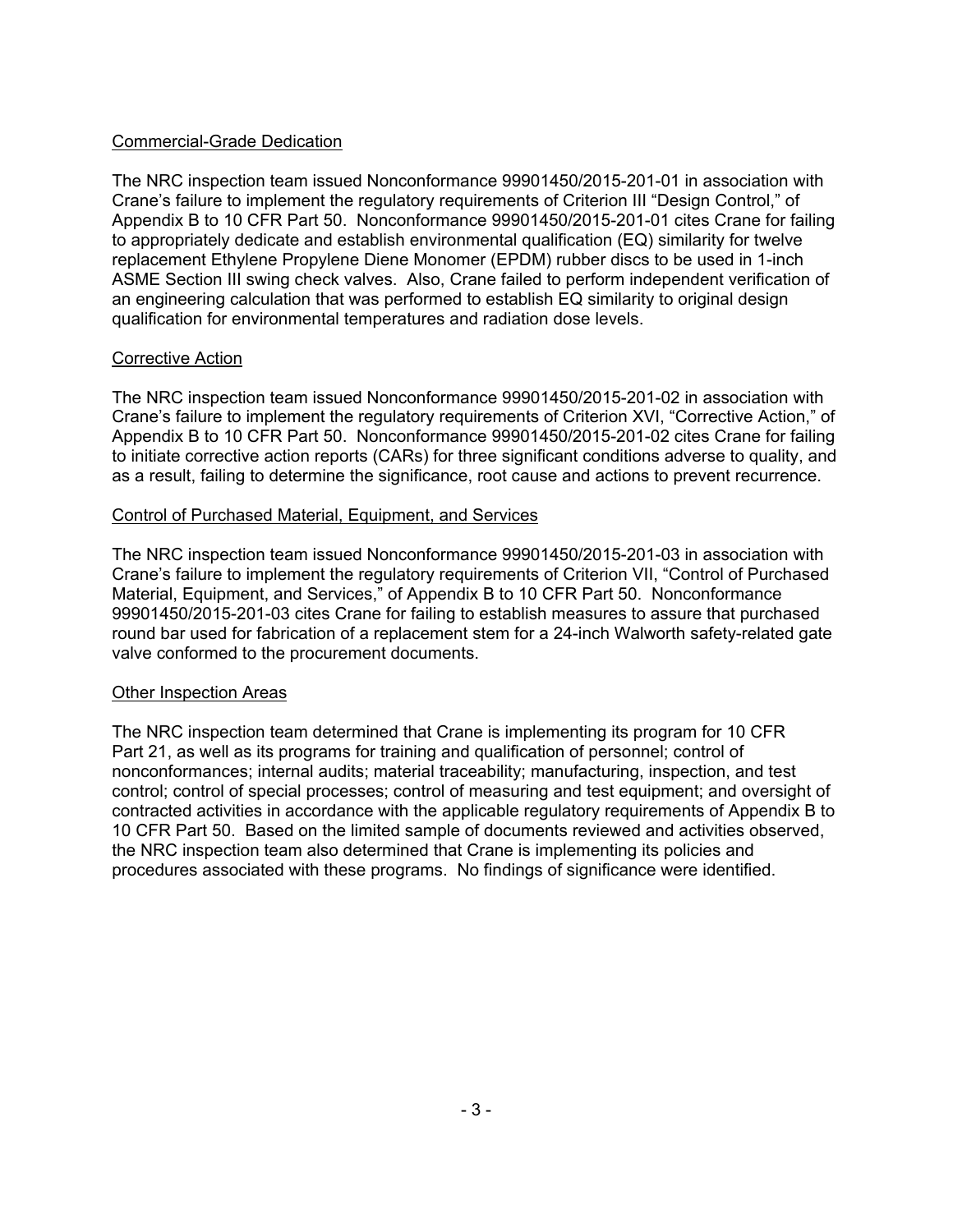# **REPORT DETAILS**

#### 1. Manufacturing Control

#### a. Inspection Scope

The NRC inspection team reviewed Crane's policies and implementing procedures that govern the control of special processes to verify compliance with the following regulatory requirements:

• Criterion IX, "Control of Special Processes," of Appendix B , "Quality Assurance Criteria for Nuclear Power Plants and Fuel Reprocessing Plants," to 10 CFR Part 50, "Domestic Licensing of Production and Utilization Facilities"

The NRC inspection team reviewed a sample of certified material test reports (CMTRs) for materials and used to fabricate valves and valve replacement parts to verify that those materials met all of the applicable ASTM, American Welding Society (AWS), and design requirements.

The NRC inspection team discussed the special processes program with Crane's management and technical staff. The attachment to this inspection report lists the documents reviewed by the NRC inspection team.

#### b. Observations and Findings

No findings of significance were identified.

c. Conclusion

The NRC inspection team determined that Crane is implementing its manufacturing and special processes programs in accordance with the regulatory requirements of Criterion IX, "Control of Special Processes," of Appendix B to 10 CFR Part 50. Based on the limited sample of documents reviewed, the NRC inspection team also determined that Crane is implementing its policies and procedures associated with the control of special processes program. No findings of significance were identified.

#### 2. Nonconforming Materials, Parts, or Components

#### a. **Inspection Scope**

The NRC inspection team reviewed Crane's policies and implementing procedures that govern the control of nonconformances to verify compliance with the requirements of Criterion XV, "Nonconforming Materials, Parts, or Components," of Appendix B to 10 CFR Part 50. The NRC inspection team reviewed a sample of deficiency reports (DRs) which were generated during the manufacturing process. DRs adequately documented problems and contained corrective action to resolve the issue. There were 146 DRs initiated in 2015 at the time of the inspection, the majority were issued due to repair/rework and also "use-as-is" categories. There were 846 DRs initiated in 2014.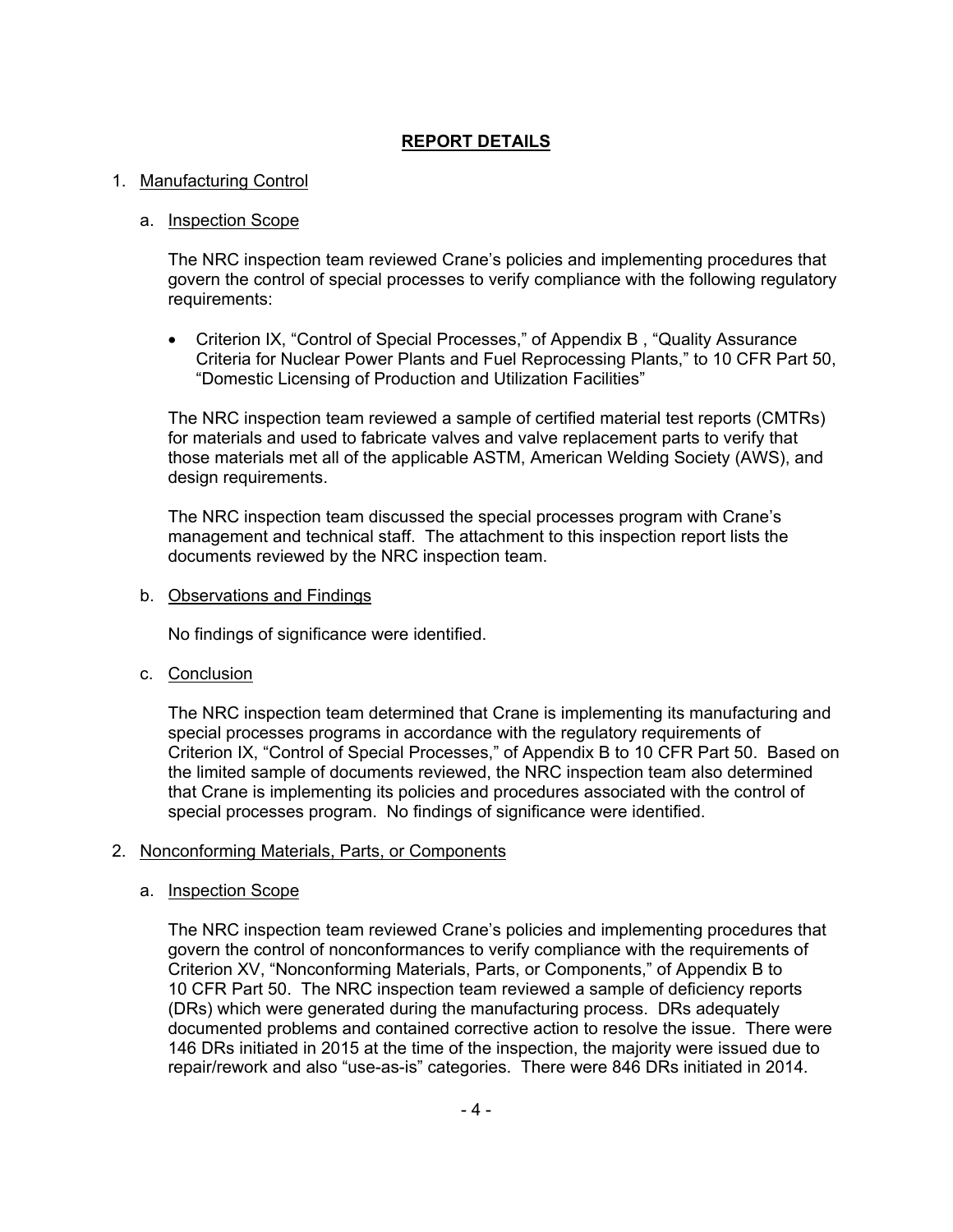Crane staff initiated DRs on a regular basis to address nonconforming conditions that arose during the manufacturing process.

The NRC inspection team evaluated Crane's receipt inspection area to determine whether Crane had adequate material control. The NRC inspection team observed that accepted materials were adequately identified and rejected materials were segregated in a nonconformance hold area and were properly marked with hold tags.

The NRC inspection team discussed the nonconformances program with Crane's management and technical staff. The attachment to this inspection report lists the documents reviewed by the NRC inspection team.

#### b. Observations and Findings

No findings of significance were identified.

#### c. Conclusion

The NRC inspection team determined that Crane is implementing its nonconformances program in accordance with the regulatory requirements of Criterion XV, "Control of Nonconforming Material, Parts, or Components," of Appendix B to 10 CFR Part 50. Based on the limited sample of documents reviewed, the NRC inspection team also determined that Crane is implementing its policies and procedures associated with the control of nonconformances program. No findings of significance were identified.

# 3. 10 CFR Part 21 Program

# a. Inspection Scope

The NRC inspection team reviewed the policies and implementing procedures of Crane that govern the facility's compliance with the requirements of 10 CFR Part 21, "Reporting of Defects and Noncompliance." In addition, the NRC inspection team evaluated the 10 CFR Part 21 postings and a sample of Crane's purchase orders (POs) for compliance with the requirements of 10 CFR 21.21, "Notification of Failure to Comply or Existence of a Defect and its Evaluation," and 10 CFR 21.31, "Procurement Documents." The NRC inspection team also verified that Crane's nonconformance and corrective action procedures provide a link to the 10 CFR Part 21 program. Furthermore, the NRC inspection team discussed the 10 CFR Part 21 program with Crane's management and technical staff. The attachment to this inspection report lists the documents reviewed by the NRC inspection team.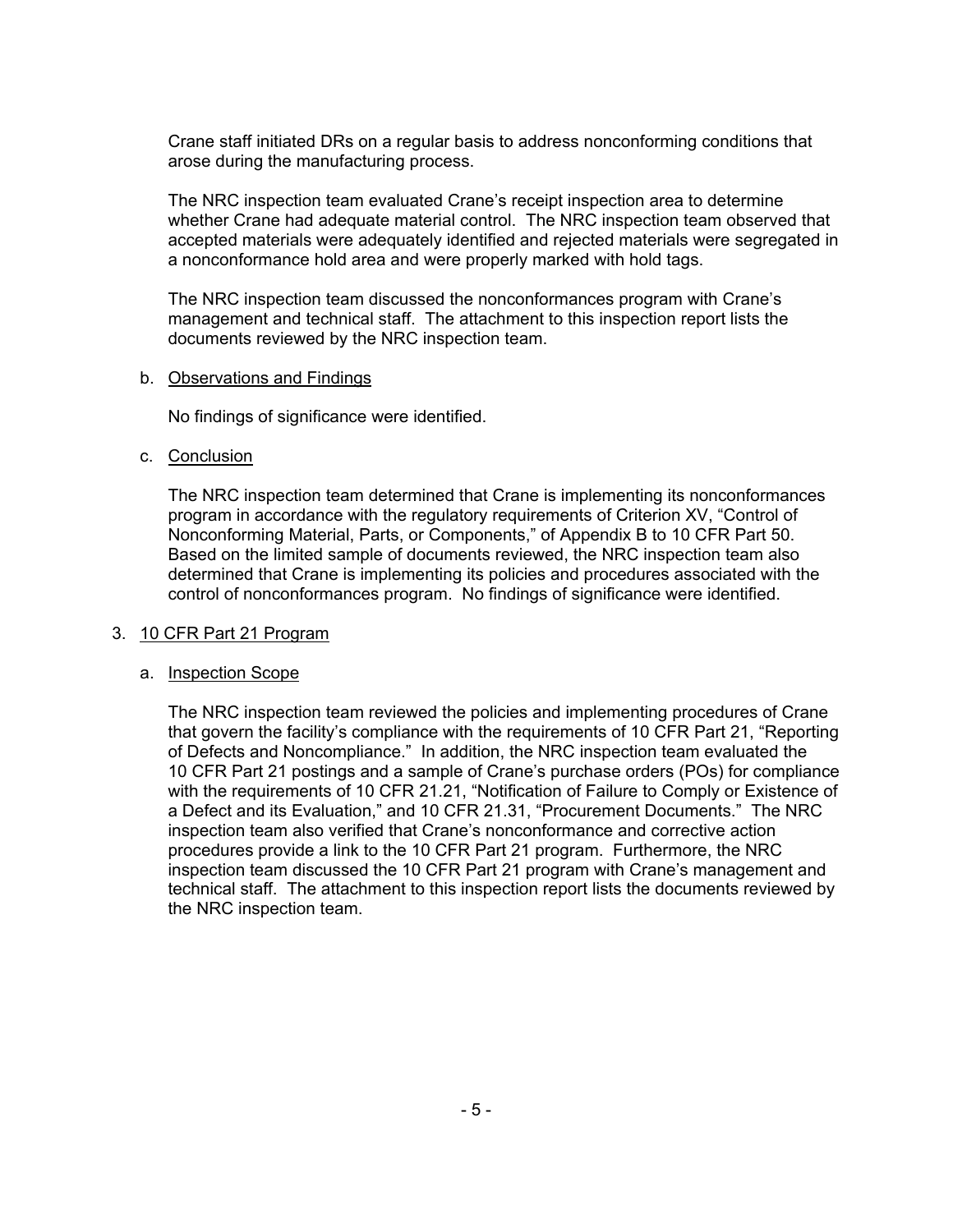#### b. Observations and Findings

No findings of significance were identified.

#### c. Conclusion

The NRC inspection team determined that Crane is implementing its 10 CFR Part 21 program in accordance with the regulatory requirements of 10 CFR Part 21. Based on the limited sample of documents reviewed, the NRC inspection team also determined that Crane is implementing its policies and procedures associated with the 10 CFR Part 21 program. No findings of significance were identified.

#### 4. Design Control

#### a. Inspection Scope

The NRC inspection team reviewed Crane's policies and implementing procedures that govern the design control program to verify their compliance with the regulatory requirements of Criterion III, "Design Control," in Appendix B to 10 CFR Part 50. The team reviewed Crane's process for preparing fabrication drawings as described in Crane's Quality Procedure. For a sample of Crane drawings, the NRC inspection team verified that the design specifications, including technical and quality requirements, were adequately translated into Crane's design documents.

The NRC inspection team also reviewed the process for implementing design changes. The team confirmed that Crane is using the latest approved design drawings for fabrication, that the appropriate quality standards were specified and included in design documents, and that design changes were being effectively controlled and approved.

The NRC inspection team reviewed Crane's policies and implementing procedures that govern the dedication of commercial-grade items (CGIs) for use in safety-related applications to verify compliance with the applicable regulatory requirements of 10 CFR Part 21 and Criterion III, "Design Control," of Appendix B to 10 CFR Part 50. Specifically, the team reviewed dedication packages to assess the different elements of the commercial-grade dedication (CGD) program which included purchase orders, the technical evaluation process including the commercial-grade item evaluations, receipt inspection reports, certificates of compliance, quality control source inspection reports, various design drawings, and valve technical information. The team evaluated the criteria for the identification of item functions, credible failure mechanisms/modes, selection of critical characteristics and acceptance criteria, and the identification of verification methods to verify effective implementation of Crane's dedication process. The NRC inspection team discussed design control and the conduct of the commercial-grade dedication activities with Crane's technical staff involved in the development of the commercial-grade item evaluations. The team reviewed the CGD packages and associated documents prepared for safety-related material, and conducted interviews with personnel responsible for quality activities to assess the adequacy of the CGD program. The attachment to this inspection report lists the documents reviewed by the NRC inspection team.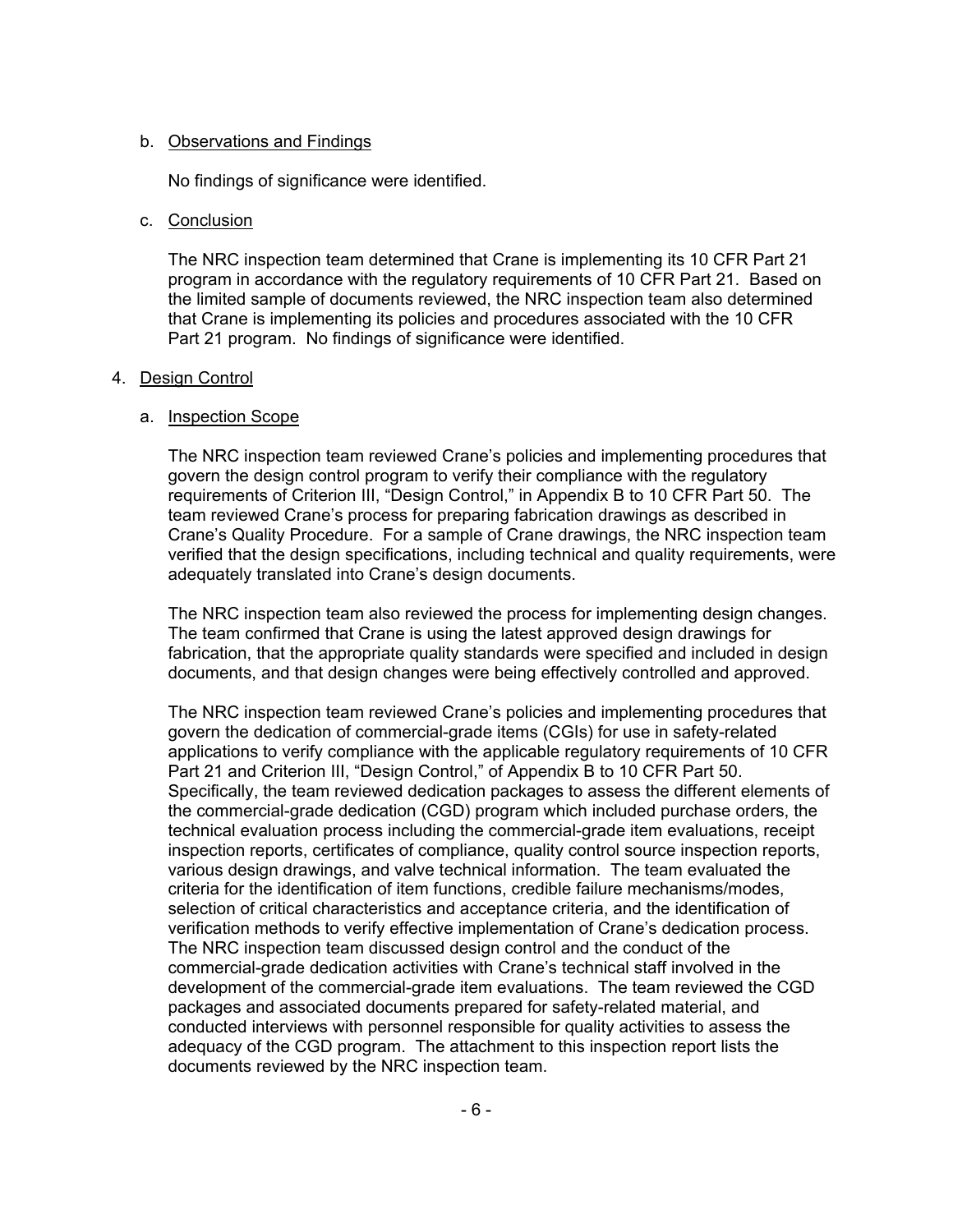#### b. Observations and Findings

The NRC inspection team reviewed Crane procedure DED-4, "Dedication of Commercial Material, Items and Calibration services for Safety related Applications," revision 0, dated February 12, 2012, which provides the methodology for dedicating commercial-grade items and services for use in safety-related applications, including the development of critical characteristics, identification of dedication methods and the acceptance criteria. At the time of the inspection, Crane was not performing any specific commercial-grade dedication activities for commercially procured items.

The inspectors reviewed a sample of completed and in-process dedication packages of CGIs performed as part of supply of basic components to domestic utilities. Crane has performed very limited dedication of CGIs over the last few years and stated their preferred procurement philosophy is to procure items as safety-related from suppliers with Appendix B quality programs and/or American Society of Mechanical Engineers (ASME) certificate holders whenever possible.

The inspectors reviewed the procurement and dedication activities related to sales order (SO) 42390-01 for twelve Ethylene Propylene Diene Monomer (EPDM) rubber discs to be used in 1-inch ASME Section III swing check valves. The EPDM disc material was procured from commercial supplier, J & A Sales Inc. The valve application was identified as an ADS accumulator charging check valve (drywell) requiring specific temperature and radiation dose requalification. The inspectors reviewed the dedication package and acceptance activities prepared by Crane. This included the Commercial Grade Item Evaluation (CGIE) form, which is the document where Crane identified the item to be dedicated, the description of the application/usage, the identification of the safety-function, the identification of credible failure mechanism/modes, the identification of the critical characteristics and acceptance criteria, the identification of the acceptance/verification methods, and whether seismic or environmental qualification was required.

The CGIE, dated April 13, 2013, documented the safety function described by the customer as "required to form a seal against the seat portion of the valve body to prevent reverse flow through the valve and allow flow in the required direction. It must also maintain structural properties so as not to bind and increase cracking pressure or degrade and affect downstream equipment." The CGIE also stated the credible failure mechanism/mode as loss of flexibility due to temperature, radiation and aging. A separate supporting Engineering Evaluation (EE), referenced in the CGIE, provided much more detail related to qualification requirements of the EPDM rubber for temperature and radiation. This supporting EE included calculation of the maximum contact pressure on the EPDM rubber disc face to calculate the acceptable operational radiation conditions. The engineer used as input to the calculation, information identified from a 2007 paper found on the internet, "Degradation of Elastomer by Heat and/or Radiation" for environmental qualification equivalence to the previously qualified temperature and radiation dose. However, Crane did not treat this as a safety-related calculation under the design control process, and it was not independently reviewed and approved as required per Crane Procedure 03-106, "Design Calculation, Preparation, Review and Approval." Therefore, no independent verification and approval was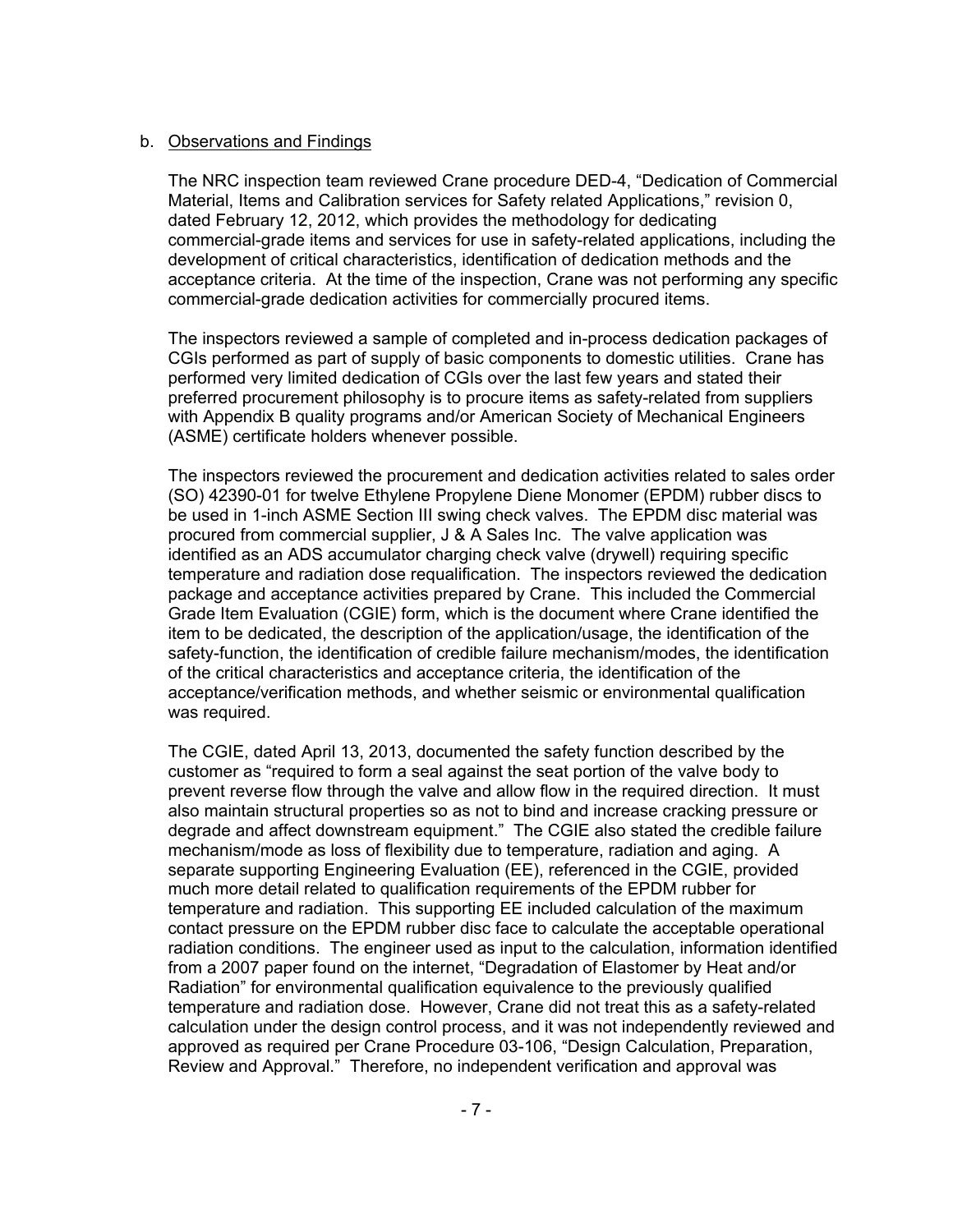performed for acceptability of the safety-related calculation, or use of the industry paper from the internet as input into this safety-related calculation. The NRC inspection team identified this as an example of Nonconformance 99901450/2014-201-01 for failure to verify or check the adequacy of design, such as by the performance of design reviews.

Finally, the CGIE did not identify disc dimensions as a critical characteristic and hence did not specify acceptance criteria and dedication acceptance verification methods to provide assurance that the discs would maintain the required safety function to form a seal against the valve seat. Therefore, when Crane performed a QC source inspection at the commercial supplier, J&A Sales Inc., the measured dimensions were not appropriately compared to any criteria for acceptance. Crane did identify that a source inspection was performed at the commercial supplier, to verify material lot/batch traceability for the twelve discs by witnessing the cutting of the EPDM rubber valve discs. The NRC inspection team identified this as another example of Nonconformance 99901450/2014-201-01 for failure to review for suitability of parts that are essential to the safety-related functions of components.

On March 18, 2015, Crane issued Corrective Action Report (CAR) 15-04 to document that this dedication had not identified dimensions with appropriate acceptance criteria as a critical characteristic and also had a safety-related calculation that was not subjected to procedural requirements for review (independent verification) and approval. Finally, on March 27, 2015, Crane issued a letter to Entergy Nuclear Generating Company, Pilgrim Nuclear Power Station to notify them that CAR 15-04 was issued and that Crane would take action to evaluate the findings and take corrective actions as necessary to address the nonconforming conditions.

c. Conclusion

The NRC inspection team issued Nonconformance 99901450/2014-201-01 in association with Crane's failure to implement the regulatory requirements of Criterion III, "Design Control," of Appendix B to 10 CFR Part 50.

Nonconformance 99901450/2015-201-01 cites Crane for failing to review for suitability of parts that are essential to the safety-related functions of components and failing to verify or check the adequacy of design, such as by the performance of design reviews. Specifically, Crane failed to identify valve disc dimensions with appropriate acceptance criteria and dedication acceptance/verification methods as a critical characteristic and failed to treat a referenced engineering evaluation performed as part of a CGIE for EPDM valve discs as a safety-related calculation under the design control process, and thus did not independently verify the calculation, as required per Crane procedures.

- 5. Corrective Action
	- a. Inspection Scope

The NRC inspection team reviewed Crane's policies and implementing procedures that govern the corrective action program to verify compliance with the requirements of Criterion XVI, "Corrective Action," of Appendix B to 10 CFR Part 50.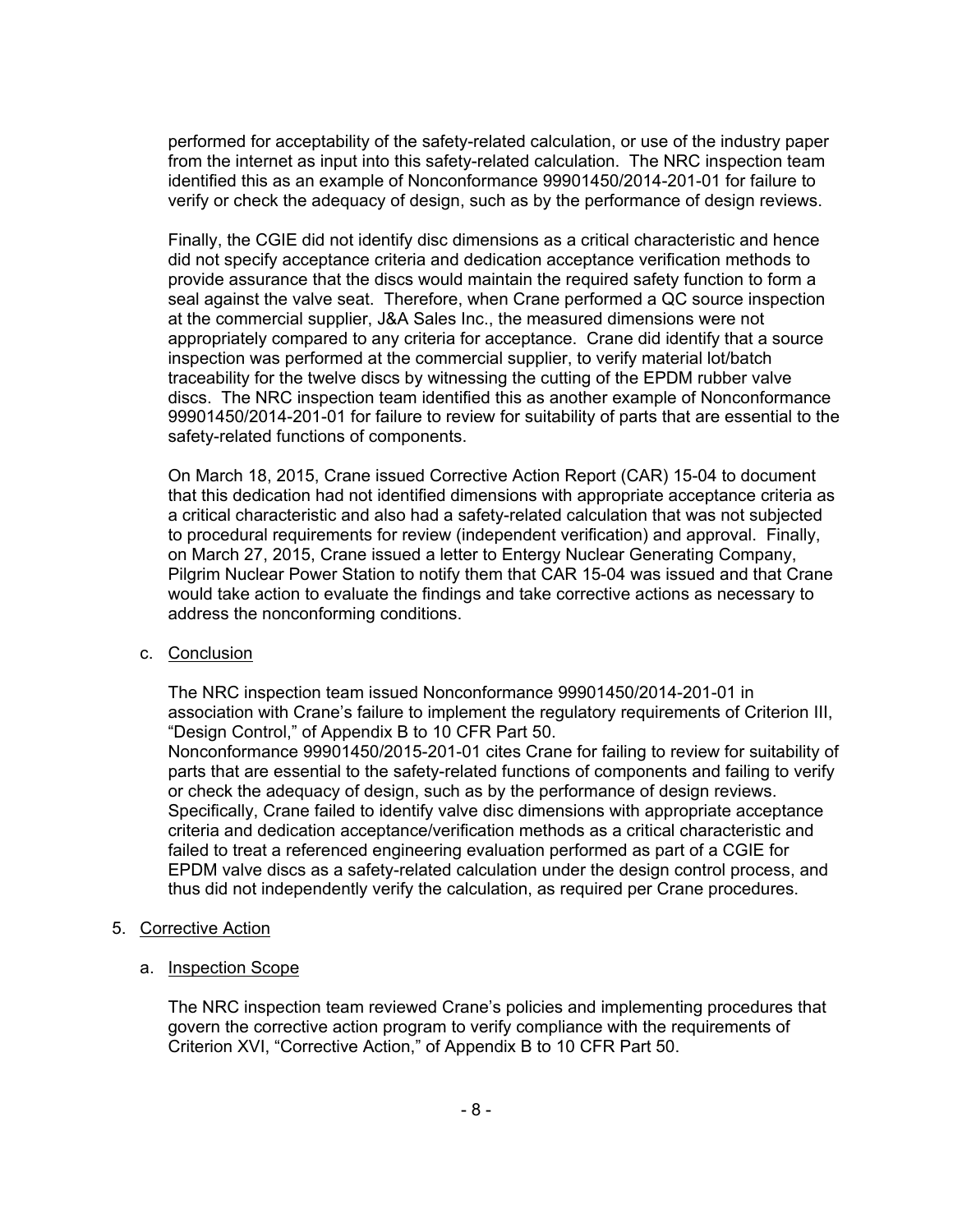The NRC inspection team reviewed a sample of CARs to verify the adequacy of Crane's implementation and control of its corrective action program (CAP). The NRC inspection team also evaluated the adequacy of Crane's implementation of corrective actions for addressing customer complaints and returns. In addition, the NRC inspection team verified that Crane's corrective action process provides a connection to the 10 CFR Part 21 program.

The NRC inspection team discussed the CAP with Crane's management and technical staff. The attachment to this inspection report lists the documents reviewed by the NRC inspection team.

#### b. Observations and Findings

The NRC inspection team reviewed the list of CARs for 2013, 2014 and 2015. Crane initiated 63 CARs in 2013, 79 CARs in 2014, and eight in 2015 at the time of the inspection. The team reviewed a sample of CARs and found them to be generally written with adequate detail and appropriate corrective actions planned and implemented.

The majority of CARs were closed out on schedule or had authorized extensions to extend the due date. In a recent internal audit, Crane self-identified that additional resources were necessary to ensure that all CARs are completed on schedule. At the time of the NRC inspection, there were approximately twenty CARs from 2014 that remained open. Crane management informed the NRC inspection team that they were in the process of adding additional resources to support the CAR process.

The NRC inspection team reviewed a sample of twelve customer complaints associated with safety-related work dated from 2012 to present. The team selected the sample based on the significance of the rework involved to address the customer complaint. Crane Procedure CCP-1, "Customer Complaint Procedure," established the process for the review and evaluation of customer complaints for resolution and review for the applicability of 10 CFR Part 21. A customer complaint form is used to document and process the issue. Additionally, CCP-1, step 4.6.2 specifies that if corrective measures are necessary to preclude recurrence, the Director Safety and Quality or other qualified individuals shall implement the Crane Procedure 16-100, "Corrective Action Reports."

The team identified three customer complaints for which Crane did not initiate corrective action reports, and as a result, did not determine the significance or root cause, or identify actions to prevent recurrence. These customer returns included out-of-specification safety-related valve stems, and safety-related valve stems and wedges that could not be fitted together by the customer. The NRC inspection team identified this as Nonconformance 99901450/2014-201-02 for Crane's failure to implement measures to assure the cause of conditions adverse to quality were determined and corrective action taken to preclude repetition.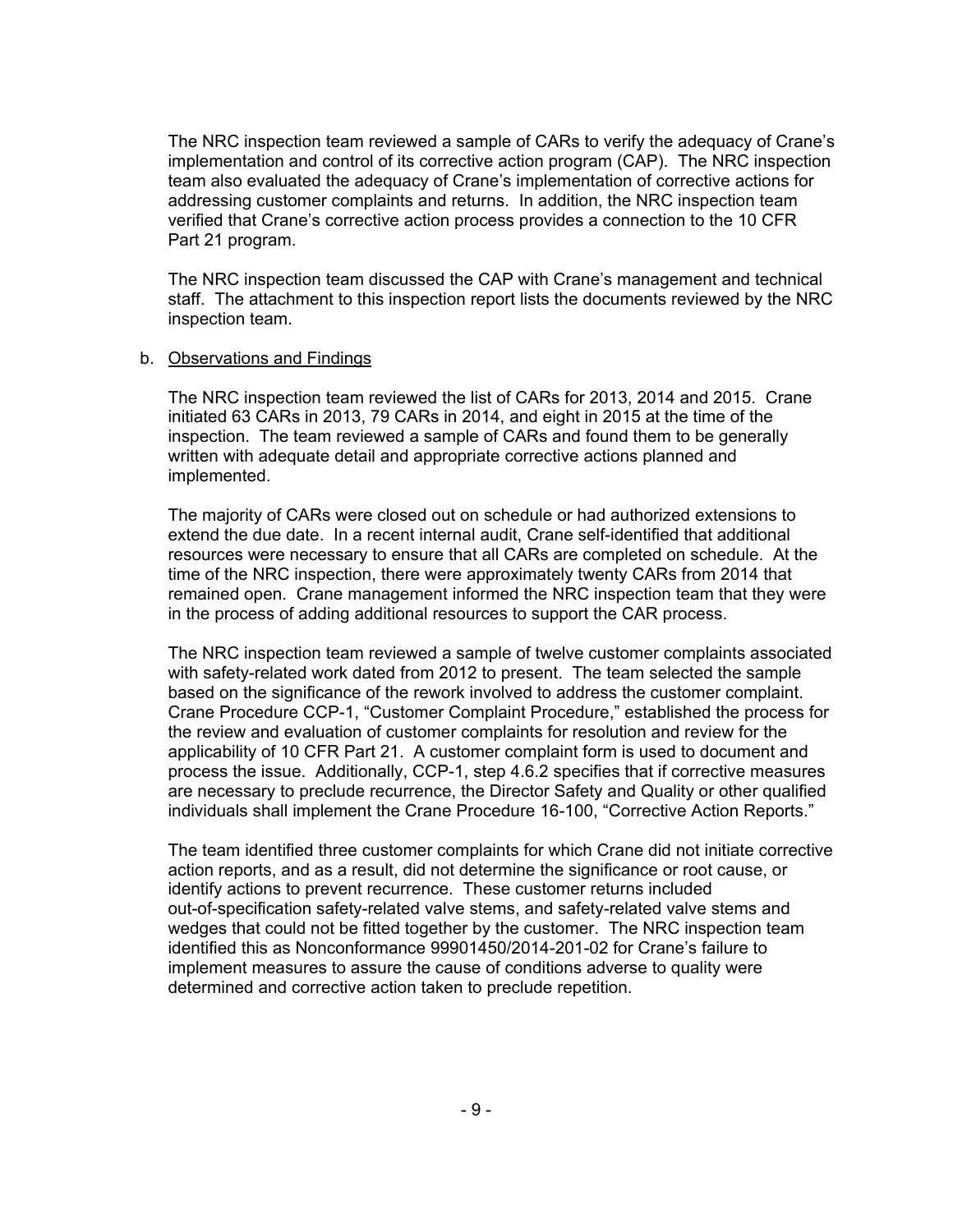# c. Conclusion

The NRC inspection team issued Nonconformance 99901450/2014-201-02 in association with Crane's failure to implement the regulatory requirements of Criterion XVI, "Corrective Action," of Appendix B to 10 CFR Part 50. Nonconformance 99901450/2015-201-02 cites Crane for failing to enter significant conditions adverse to quality into the corrective action program as required per Crane procedure. Specifically, for three customer complaints that required rework of components, Crane did not initiate corrective action reports, and thus did not determine the significance or root cause, or identify actions to prevent recurrence.

# 6. Control of Inspection and Testing

# a. Inspection Scope

The NRC inspection team reviewed Crane's policies and implementing procedures that govern the inspection program to verify compliance with the regulatory requirements of Criterion X, "Inspection," of Appendix B to 10 CFR Part 50. The team also reviewed Crane's policies and implementing procedures that govern test control activities to verify compliance with the regulatory requirements of Criterion XI, "Test Control," of Appendix B to 10 CFR Part 50, as well as the requirements of Section III, Division 1 of the ASME Boiler & Pressure Vessel Code.

The NRC inspection team witnessed the Visual Examination Test of a machined valve cover, the Penetrant Examination Test for a swing check valve disc, and ASME Section III Hydrostatic Test of a 6-inch angle globe valve. The team verified that the examinations and tests were performed by qualified persons other than those who performed or directly supervised the work being inspected. In addition, the team verified that inspection tools used were calibrated and within the applicable inspection range; confirmed that detailed design reference materials were adequately used and observed the process for identifying and documenting any nonconformance identified during in-process inspection activities.

During performance of initial ASME Section III, Division 1, Class II production pre-test activities for the hydrostatic shell test, seat leakage, and back seat test for a 6-inch angle globe valve, leaks where identified during the back seat test. Testing was stopped, DR 12359 was written, and the valve was disassembled, inspected and repaired to correct the existing leak mechanisms. Since the corrective actions required weld repair, the inspectors reviewed the DR 12359, the weld repair report, and the Repair/Rework Routing traveler associated with DR 12359. The inspectors also verified that these actions were completed and accepted by Crane QC inspector and the Hartford Global Services authorized nuclear inspector (ANI) prior to performance of actual Section III code testing activities with witness by the ANI and testing.

The inspectors also witnessed the ASME Section III Hydrostatic shell and seat leak tests, after completion of the weld repair activities, and both QC and ANI inspection activities during the testing.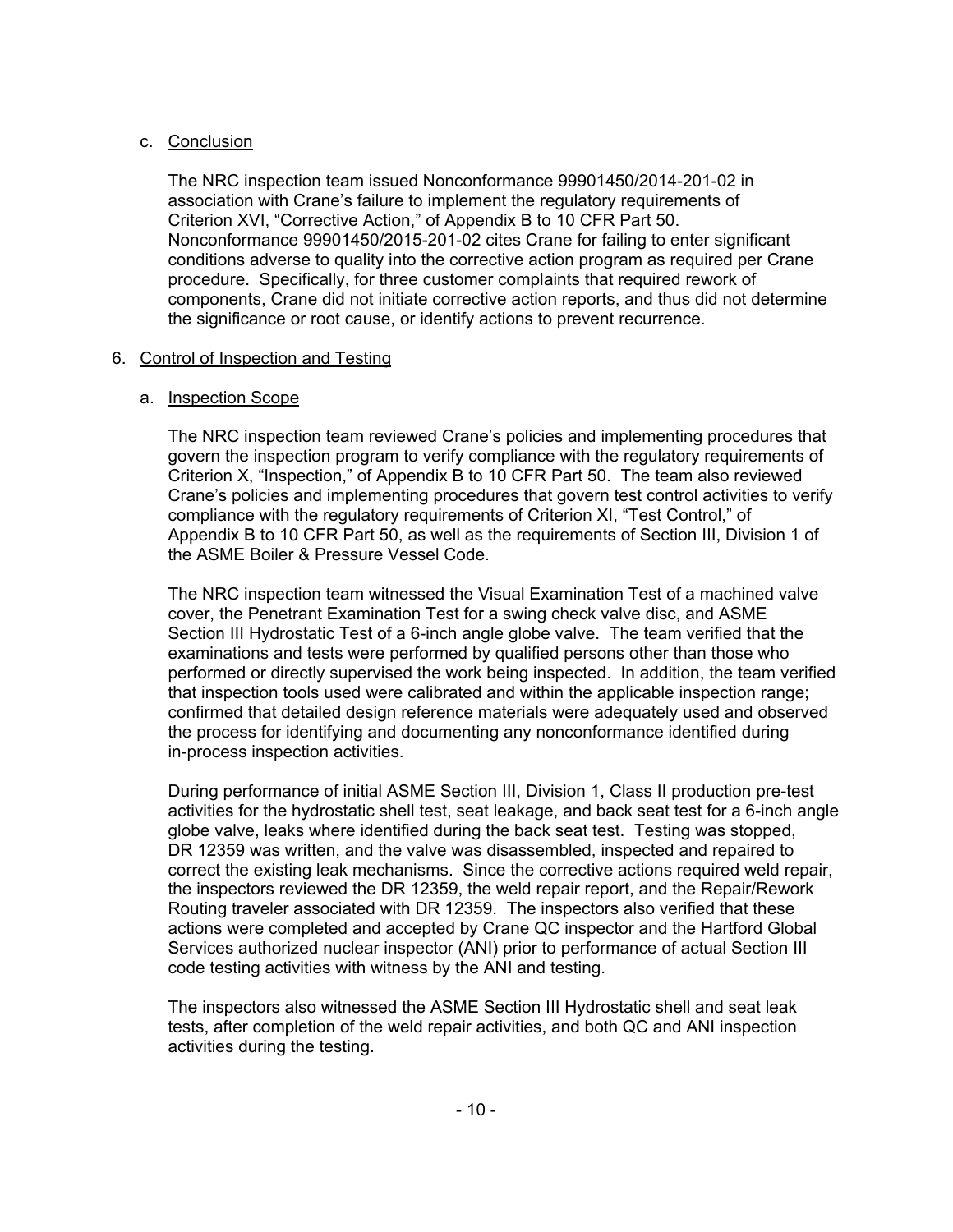The NRC inspection team verified that Crane's procedures for inspection activities provided measures for the generation of inspection documents, such as travelers, instructions, checklists, or other appropriate means. For a sample of inspection documents, the NRC inspection team verified that these documents included the appropriate information as required by Crane procedures such as the inspection date, type of observation, results of examination and tests, and the initials of the QC inspector, mandatory hold points were indicated and that work did not proceed without appropriate approval.

The NRC inspection team observed QC inspections on the shop floor that included traceability checks, in-process and final inspections to verify that Crane was performing inspections in accordance with policies and procedures and applicable codes and standards. The NRC inspection team verified that inspection results were documented by the QC inspector and reviewed by authorized personnel qualified to evaluate the technical adequacy of the inspection results.

The NRC inspection team discussed the inspection program with Crane's management and technical staff. The attachment to this inspection report lists the documents reviewed by the NRC inspection team.

#### b. Observations and Findings

No findings of significance were identified.

c. Conclusions

The NRC inspection team determined that Crane is implementing its inspection program in accordance with the regulatory requirements of Criterion X, "Inspection" and Criterion XI, "Test Control," of Appendix B to 10 CFR Part 50. Based on the limited sample of documents reviewed, the NRC inspection team also determined that Crane is implementing its policies and procedures associated with the inspection program. No findings of significance were identified.

# 7. Control of Measuring and Test Equipment (M&TE)

a. Inspection Scope

The NRC inspection team reviewed Crane's policies and implementing procedures that govern the M&TE program to verify compliance with the requirements of Criterion XII, "Control of Measuring and Test Equipment," of Appendix B to 10 CFR Part 50.

For a sample of M&TE, the NRC inspection team determined that the M&TE had the appropriate calibration stickers and current calibration dates, including the calibration due date. The NRC inspection team also verified that the M&TE had been calibrated, adjusted, and maintained at prescribed intervals prior to use. In addition, the calibration records reviewed by the NRC inspection team indicated the as-found or as-left conditions, accuracy required, calibration results, calibration dates, and the due date for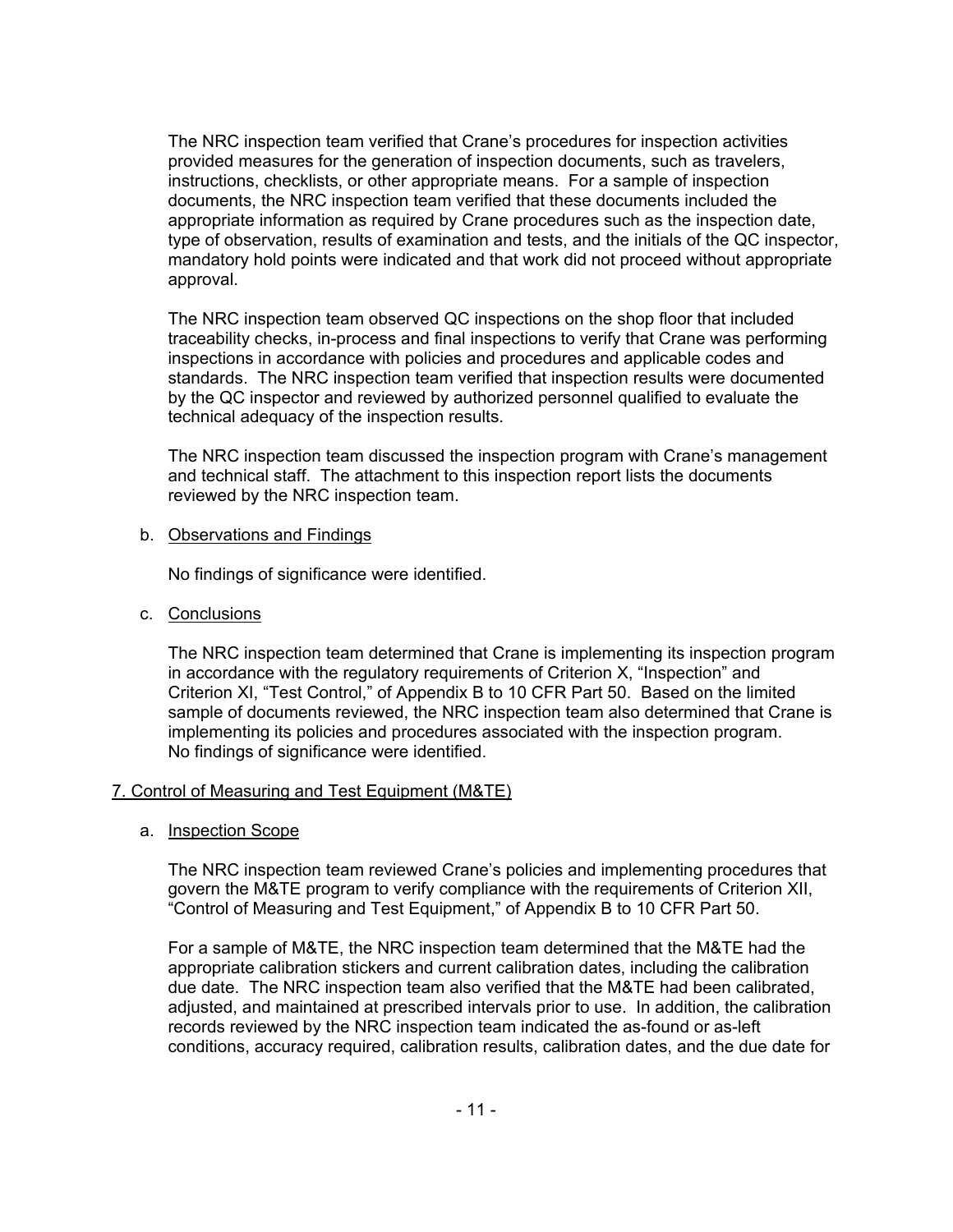recalibration. The NRC inspection team also verified that the selected M&TE was calibrated using procedures traceable to known industry standards.

The NRC inspection team performed a walk down to ensure that equipment located in the M&TE storage area, M&TE hold area and fabrication shop were labeled, handled, and stored in a manner that indicated the calibration status of the instrument and ensured its traceability to calibration test data.

The NRC inspection team discussed the M&TE program with Crane's management and technical staff. The attachment to this inspection report lists the documents reviewed by the NRC inspection team.

#### b. Observations and Findings

No findings of significance were identified.

#### c. Conclusion

The NRC inspection team determined that Crane is implementing its control of M&TE program in accordance with the regulatory requirements of Criterion XII "Control of Measuring and Test Equipment," of Appendix B to 10 CFR Part 50. Based on the limited sample of documents reviewed, the NRC inspection team also determined that Crane is implementing its policies and procedures associated with the control of M&TE. No findings of significance were identified.

# 8. Control of Purchased Material, Equipment, and Services

# a. Inspection Scope

The NRC inspection team reviewed Crane's policies and implementing procedures that govern the implementation of oversight of Control of Purchased Material, Equipment, and Services to verify compliance with the requirements of Criterion IV, "Procurement Document Control," Criterion VII, "Control of Purchased Material, Equipment, and Services," and Criterion XVIII, "Audits," of Appendix B to 10 CFR Part 50.

The NRC inspection team reviewed Crane's Approved Suppliers List (ASL) to ensure that qualified and approved suppliers were listed, and that any revisions to the list were processed following the applicable procedures. The NRC inspection team verified that, for the sample of vendors selected, Crane performed supplier audits as required and that the corrective actions related to these audits were implemented in a timely manner.

The NRC inspection team reviewed a sample of four external supplier audits performed by Crane and Nuclear Industry Assessment Committee (NIAC) members and required their annual audits/performance assessments to verify implementation of the Crane audit program. The NRC inspection team verified that Crane prepared and approved plans that identified the audit scope, focus, and applicable checklist criteria before the initiation of the audit activity. The NRC inspection team confirmed that the audit reports contained a review of the relevant QA criteria in Appendix B to 10 CFR Part 50 for the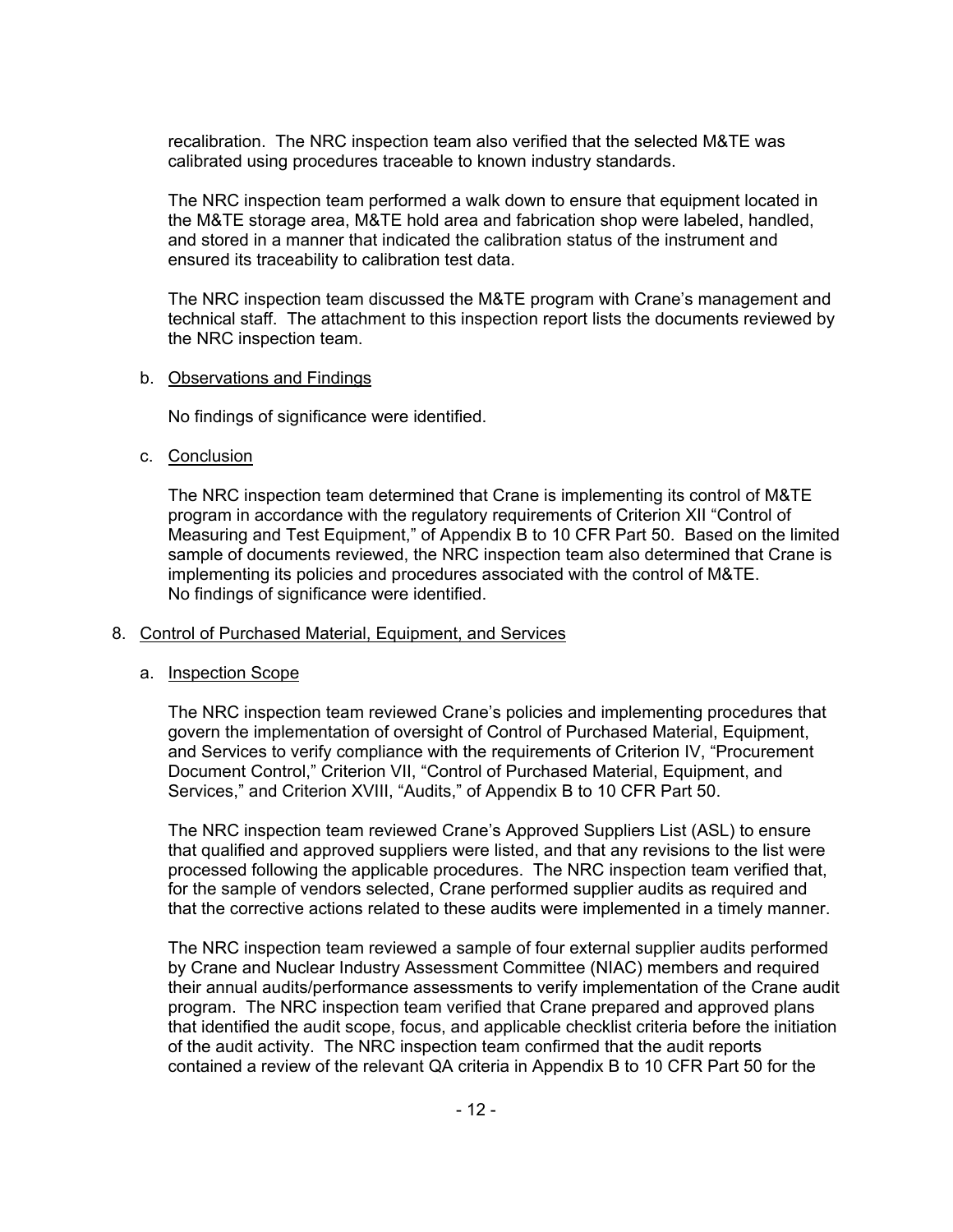activities that individual suppliers performed, as well as documentation of pertinent supplier guidance associated with each criterion. For audits that resulted in findings, the NRC inspection team verified that the supplier had established a plan for corrective action and that Crane had reviewed and approved the corrective action and verified its satisfactory completion and proper documentation in a timely manner.

In the case of third-party audits performed by NIAC members, the NRC inspection team verified that Crane reviewed and accepted the supplied third-party audit scope and implementation documentation as required by Crane procedure and the NIAC charter and procedures, before accepting the NIAC audit results.

The NRC inspection team reviewed a sample of CMTRs provided by suppliers of materials used to fabricate valves and valve replacement parts to verify that those materials met all of the applicable ASTM, AWS, and design requirements as specified in the purchase order with the supplier.

The NRC inspection team discussed the oversight of contracted activities and internal audit programs with Crane's management and technical staff. The attachment to this inspection report lists the documents reviewed by the NRC inspection team.

#### b. Observations and Findings

During the review of a sample of CMTRs provided by suppliers of materials, the inspectors noted that Crane had accepted non-conforming round bar from TW Metals.

Purchase order number 21004090 specified a range of 248-258 Brinell for the physical property of hardness in order to satisfy both the original design specification and a customer-imposed upper limit. The CMTR from TW Metals states that hardness of the round bar received was 23.5 Rockwell, which is less than the lower limit of the specification of 248 Brinell (approximately equal to 24 Rockwell). Crane staff assigned to review the CMTR failed to note that the round bar did not meet the required specification. The NRC inspection team identified this as Nonconformance 99901450/2014-201-03 for Crane's failure to establish measures to assure that purchased material conformed to the procurement documents.

The round bar was subsequently used to manufacture a 24-inch gate valve stem and shipped to Brown's Ferry Nuclear Plant.

# c. Conclusion

The NRC inspection team issued Nonconformance 99901450/2014-201-03 in association with Crane's failure to implement the regulatory requirements of Criterion VII, "Control of Purchased Material, Equipment, and Services," of Appendix B to 10 CFR Part 50. Nonconformance 99901450/2015-201-03 cites Crane for failing to establish measures to assure that purchased round bar used for fabrication of a replacement stem for a 24-inch Walworth safety-related gate valve conformed to the procurement documents.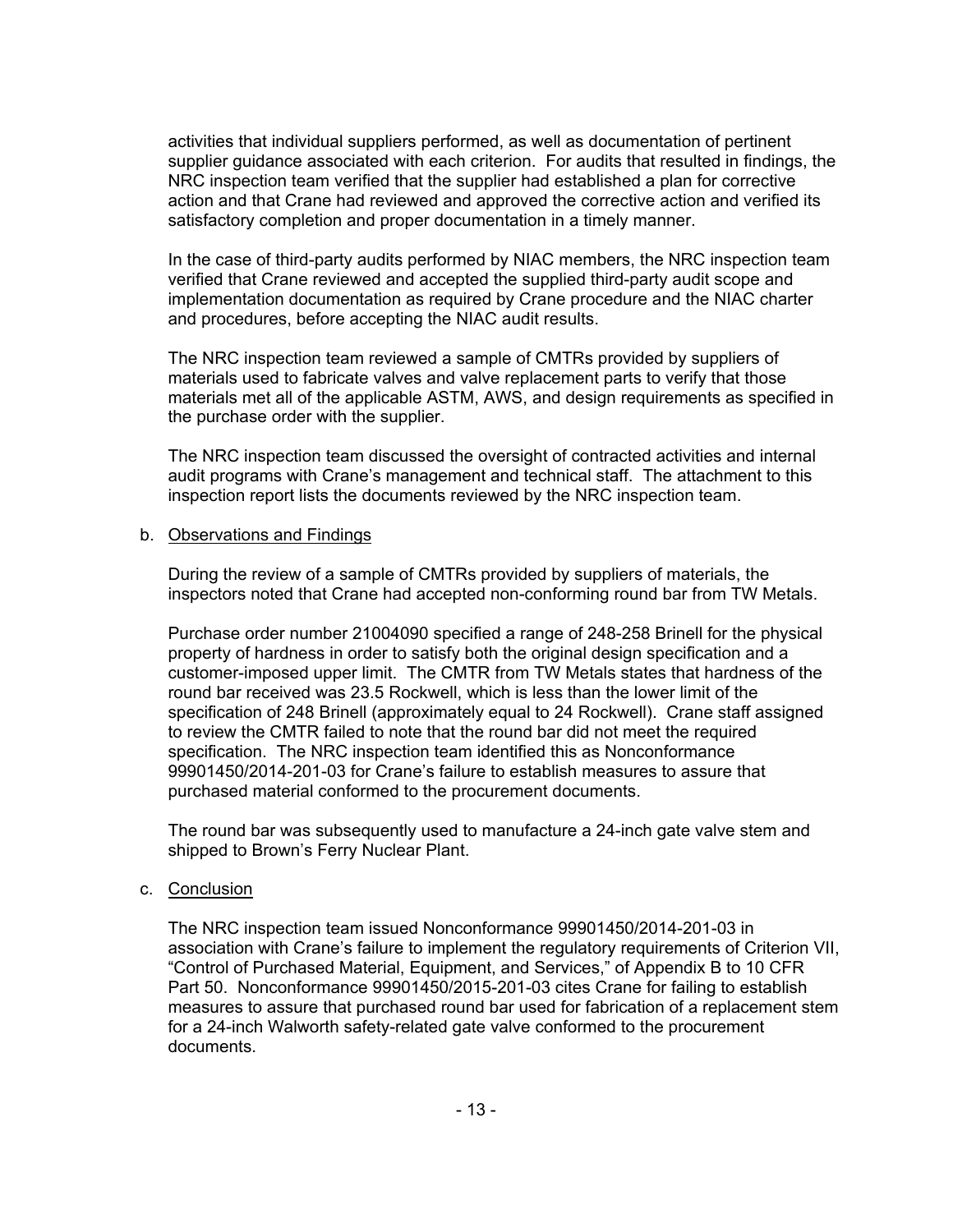# 9. Training and Qualification of Personnel

# a. Inspection Scope

The NRC inspection team reviewed Crane's policies and implementing procedures that govern the training and qualification program to verify compliance with the requirements of Criterion II, "Quality Assurance Program," of Appendix B to 10 CFR Part 50.

The NRC inspection team reviewed the indoctrination, training and qualification of lead auditors and auditors, nondestructive examination personnel, and QC personnel to ensure that proficiency is achieved and maintained. The NRC inspection team verified that all personnel performing activities affecting quality had completed the required training and met all the specified requirements in accordance with Crane's policies and procedures.

The NRC inspection team discussed the training and qualification program with Crane's staff. The attachment to this inspection report lists the documents reviewed by the NRC inspection team.

# d. Observations and Findings

No findings of significance were identified.

# e. Conclusion

The NRC inspection team determined that Crane is implementing its training and qualification program in accordance with the regulatory requirements of Criterion II of Appendix B to 10 CFR Part 50. Based on the limited sample of documents reviewed, the NRC inspection team also determined that Crane is implementing its policies and procedures associated with the training and qualification program. No findings of significance were identified.

# 12. Entrance and Exit Meetings

On March 16, 2015, the NRC inspection team discussed the scope of the inspection with Mr. Kirk Kelhofer, President, and other members of Crane's management and technical staff. On March 20, 2015, the NRC inspection team presented the inspection results and observations during an exit meeting with Ms. Rosalee Nava, with Mr. Kirk Kelhofer participating by phone, and other members of Crane's management and technical staff. The attachment to this report lists the attendees of the entrance and exit meetings, as well as those individuals whom the NRC inspection team interviewed.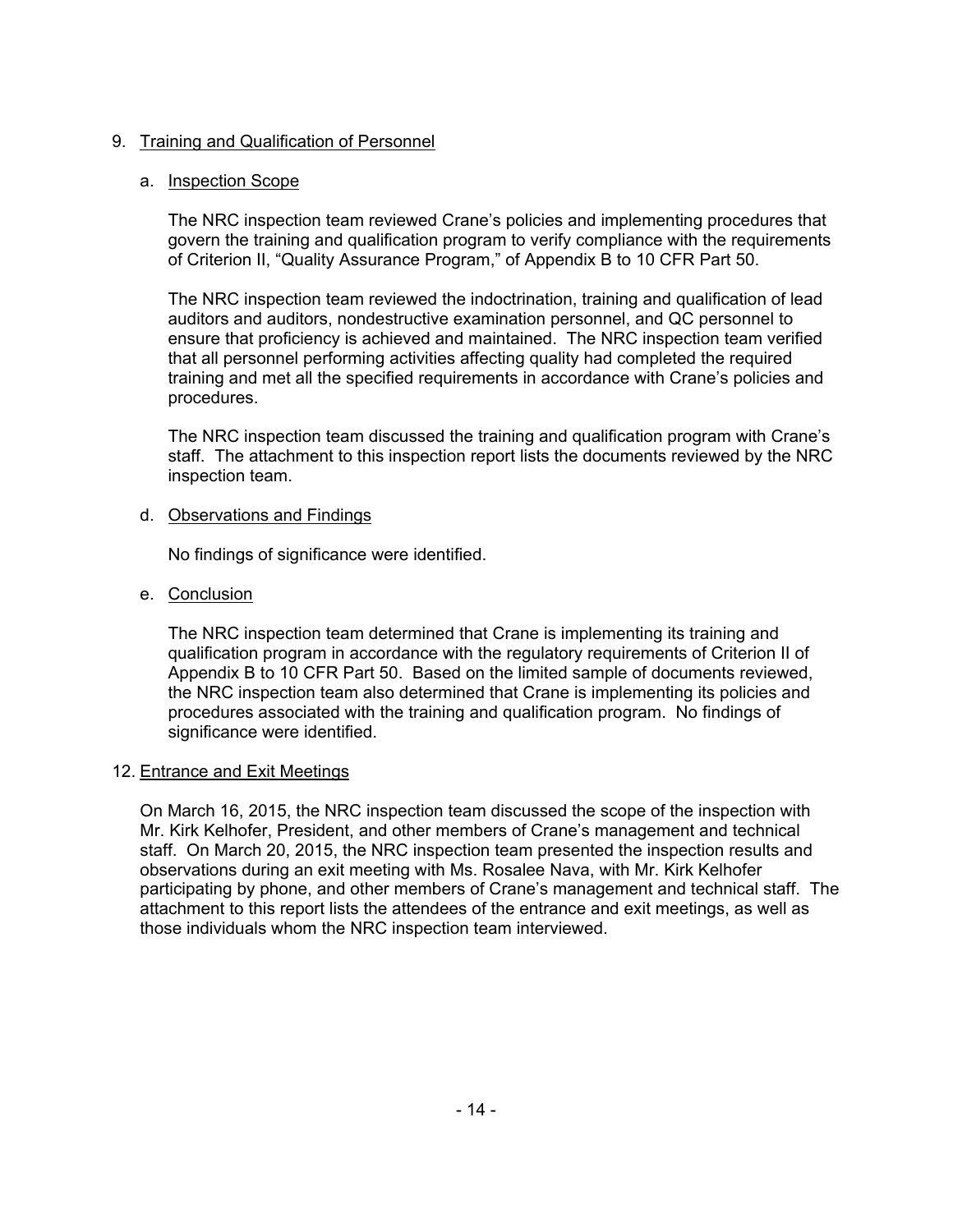# **ATTACHMENT**

# 1. ENTRANCE AND EXIT MEETING ATTENDEES

| <b>Name</b>             | <b>Title</b>                                   | <b>Affiliation</b>   | <b>Entrance</b> | Exit | <b>Interviewed</b> |
|-------------------------|------------------------------------------------|----------------------|-----------------|------|--------------------|
| Laura Micewski          | <b>Inspection Team</b><br>Leader               | NRC/NRO              | X               | X    |                    |
| <b>Richard Laura</b>    | Inspector                                      | NRC/NRO              | X               | X    |                    |
| <b>Richard McIntyre</b> | Inspector                                      | NRC/NRO              | X               | X    |                    |
| <b>Kirk Kelhofer</b>    | President                                      | <b>Crane Nuclear</b> | X               | X    | X                  |
| Rosalie Nava            | Director, Safety<br>and Quality                | <b>Crane Nuclear</b> | X               | X    | X                  |
| David Dwyer             | Manager,<br>Engineering                        | <b>Crane Nuclear</b> | X               | X    | X                  |
| <b>Chris Presz</b>      | <b>Quality Assurance</b><br>Engineer           | <b>Crane Nuclear</b> | X               | X    |                    |
| Pat Beland              | Manager, Inside<br><b>Sales</b>                | <b>Crane Nuclear</b> | X               | X    |                    |
| <b>Everette Motley</b>  | <b>Quality Assurance</b><br>Engineer           | <b>Crane Nuclear</b> | X               | X    |                    |
| <b>Burt Anderson</b>    | Site Leader                                    | <b>Crane Nuclear</b> | X               | X    | X                  |
| <b>Chris Nelson</b>     | Manufacturing<br>Manager                       | <b>Crane Nuclear</b> | X               | X    |                    |
| Jennifer Bregovy        | <b>Quality Assurance</b><br>Engineer           | <b>Crane Nuclear</b> | X               | X    |                    |
| <b>Astrid Hernandez</b> | <b>NPC Project</b><br>Manager                  | <b>Crane Nuclear</b> |                 | X    |                    |
| John Visser             | Manager, Contract<br>Administration            | <b>Crane Nuclear</b> |                 | X    |                    |
| Lauren Russo            | Manager, Supply<br>Chain                       | <b>Crane Nuclear</b> |                 | X    |                    |
| <b>Ricardo Mederos</b>  | <b>Quality Inspector</b><br>Level <sub>2</sub> | <b>Crane Nuclear</b> |                 |      | X                  |
| <b>Michael Prazak</b>   | Asembler/Tester                                | <b>Crane Nuclear</b> |                 |      | X                  |
| <b>Richard Scellati</b> | <b>Quality Inspector</b><br>Level 3            | <b>Crane Nuclear</b> |                 |      | X                  |
| Jason Sample            | <b>Quality Inspector</b><br>Level <sub>2</sub> | <b>Crane Nuclear</b> |                 |      | X                  |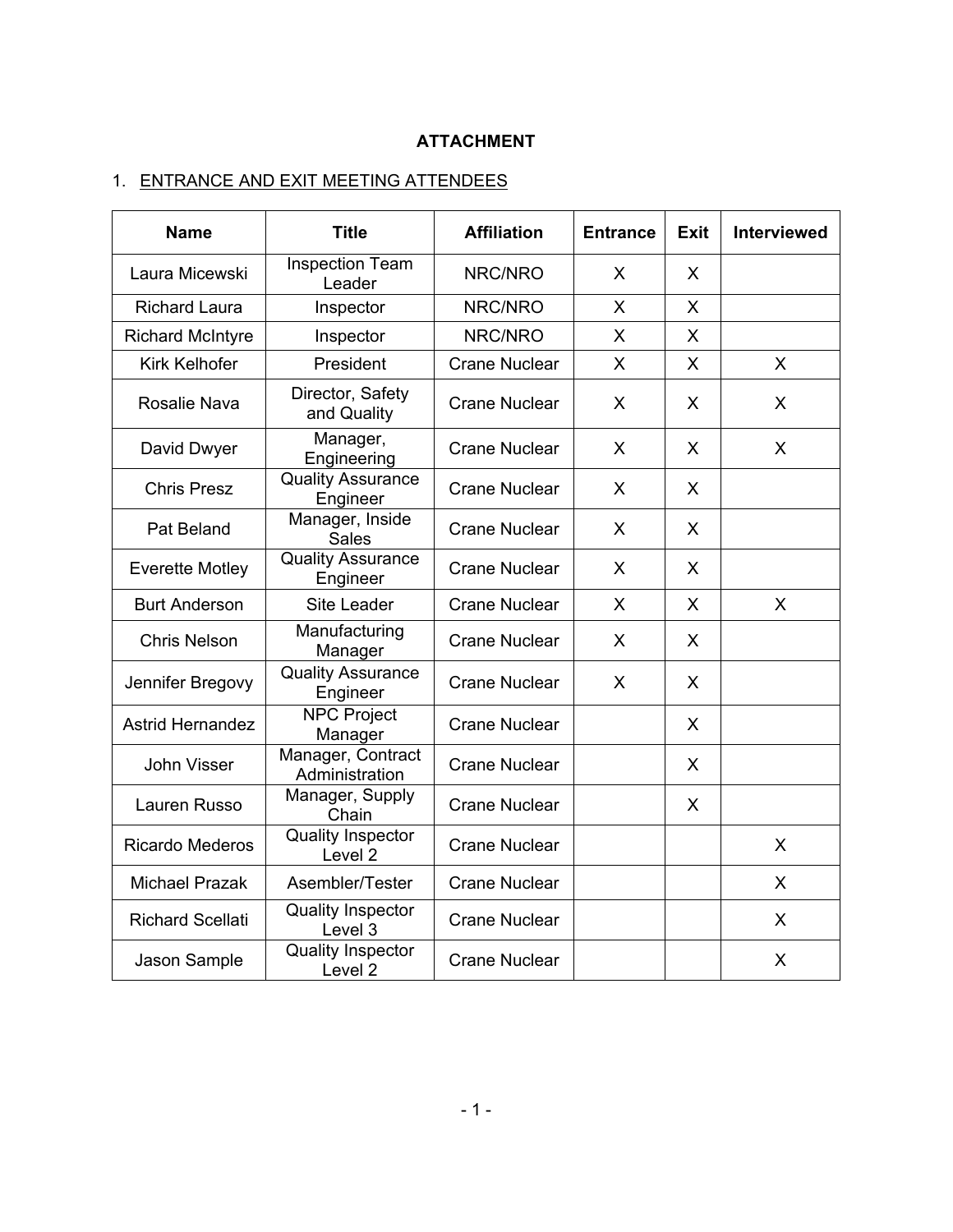# 2. INSPECTION PROCEDURES USED

Inspection Procedure (IP) 36100, "Inspection of 10 CFR Part 21 and Programs for Reporting Defects and Noncompliance," dated February 13, 2012.

IP 43002, "Routine Inspections of Nuclear Vendors," dated July 15, 2013.

IP 43004, "Inspection of Commercial-Grade Dedication Programs," dated November 29, 2013.

# 3. LIST OF ITEMS OPENED, CLOSED, AND DISCUSSED

| <b>Item Number</b>   | <b>Status</b> | <b>Type</b> | <b>Description</b>   | <b>Applicable ITAAC</b> |
|----------------------|---------------|-------------|----------------------|-------------------------|
| 99901450/2015-201-01 | Opened        | <b>NON</b>  | Criterion III        | N/A                     |
| 99901450/2015-201-02 | Opened        | <b>NON</b>  | <b>Criterion XVI</b> | N/A                     |
| 99901450/2015-201-03 | Opened        | <b>NON</b>  | <b>Criterion VII</b> | N/A                     |

# 4. INSPECTIONS, TESTS, ANALYSES, AND ACCEPTANCE CRITERIA

The U.S. Nuclear Regulatory Commission (NRC) inspection team identified no inspections, tests, analyses, and acceptance criteria (ITAAC) related to components being fabricated and inspected by Crane.

# DOCUMENTS REVIEWED

# Policies and Procedures

Crane Procedure (CP) 03-106, "Design Calculation Preparation, Review and Approval," revision 7, dated September 9, 2011

CP 07-100, "Receiving, Inspection, Material Release and Storage," revision 15, dated December 5, 2011

CP 12-100, "Calibration," revision 7, dated June 2, 2004

CP 12-100A, "Verification and Calibration of Micrometers, Vernier Instruments, Dial Indicators and Thread Valves," revision 7, dated June 4, 2004

CP 12-100D, "Calibration of Torque Wrenches," revision 4, dated September 26, 1996

CP 12-100E, Calibration of Pressure Gauges," revision 5, dated August 31, 2010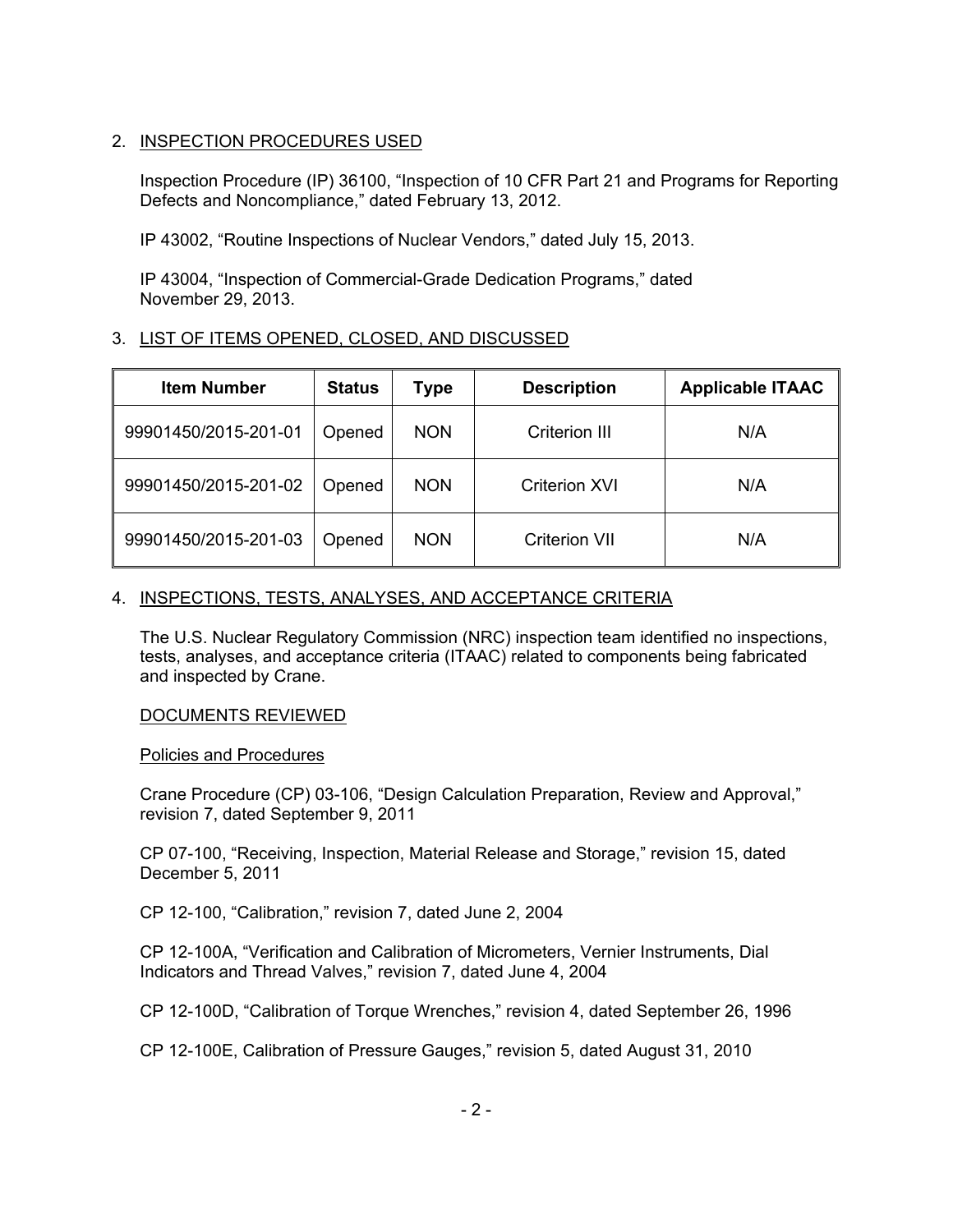CP 15-100, "10 CFR 21 Reporting of Defects and Non-Compliance," Revision 8

CP 15-104, "Deficiency Report Control," revision 11, dated August 12, 2014

CP 16-100, "Corrective Action Reports," dated July 27, 2012

CP 18-101, "Internal Audits," dated August 30, 2013

CP 18-102, "Supplier Surveys and audits," revision 14, dated August 30, 2013

CP 18-103, "Supplier Inspection Procedure," revision 5, dated March 7, 2014

CCP-1, Customer Complaint Procedure dated April 1, 2011

DED-4, "Dedication of Commercial Material, Items and Calibration services for Safety related Applications," revision 0, dated February 12, 2012,

HYT-1, "Hydrostatic, Seat Leak, and Operational Test Procedure," revision 20, dated July 14, 2014

# Design Documents

Commercial Grade Item Evaluation (CGIE), for sales order 42390-01, dated April 18, 2013

Engineering Evaluation for Sales Order 42390 Entergy – Pilgrim, by Paul Sund, dated April 5, 2013

Science Direct Article (internet), Degradation of Elastomer by Heat and/or Radiation, Masayuki Ito, dated September 8, 2007

Entergy PNPS Valve Data Sheet, dated March 20, 2013

Aloyco Steel products Co, 1-inch Valve body dimension drawing A-32220 dated March 4, 1959

Aloyco Steel products Co, 1-inch Valve disc drawings D-288548 dated May 11, 1951

Certificate of Compliance from Crane Nuclear, Inc. to Tennessee Valley Authority – Browns Ferry Nuclear Plant, for PO# 703105 for 8" Class 150 Figure 5312 WE Walworth Globe Valve replacement disc, dated October 31, 2014

Certified Material Test Report from TW Metals for 6" DIA x 73" A276 Type 410 Cond. H Round Bar, dated December 8, 2014

Certificate of Conformance/Compliance from TW Metals to Crane Nuclear, for TW Warehouse Order Number 21004090 for 6" DIA x73" round bar ASTM A276-13a Type 410 Cond. H, Heat/Lot Number 262944-1H, dated December 8, 2014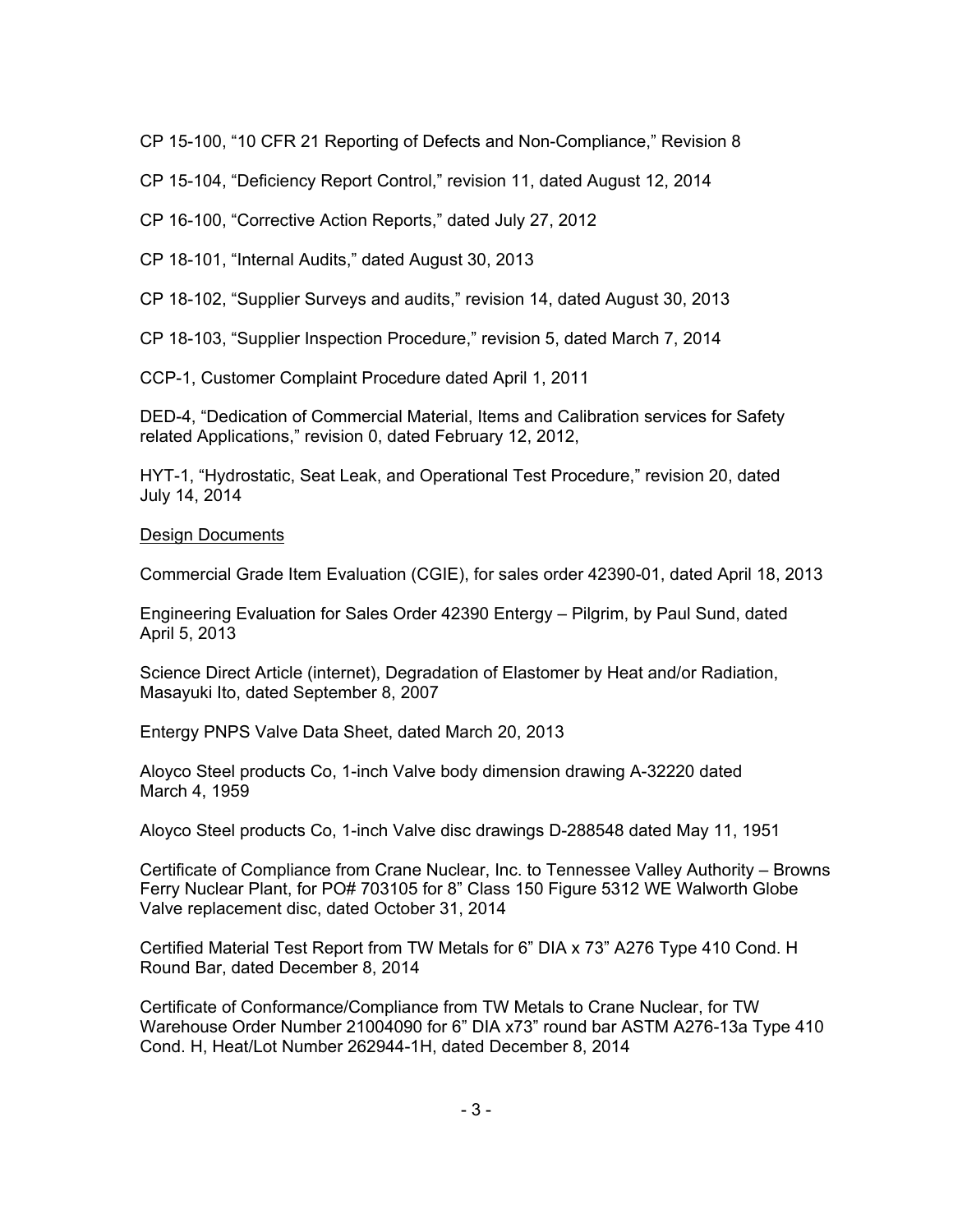Test Certificate from Element Materials Technology to TW Metals, for PO #MP21005773 for 1 pc – 6" dia x 7" bar, Heat # 262944-1H, dated December 5, 2014

Certification from Solar Atmospheres of Western PA to TW Metals, for PO # MP 21005719, for processing of 6" dia x 80" long bar, Heat # 262944-1H, dated December 1, 2014

Design Specification Details, Westinghouse Design Specification No: APP-PV10-Z0-001 (419A33),"Ball and Plug Valves, ASME Boiler and Pressure Vessel Code Section III, Class 2 and 3," revision 7, dated November 15, 2011

#### Calibration, Heat Treatment, Non-Destructive Examination, Inspection and Material Reports

Certified Material Test Report from PRL Industries, Inc. for 8" globe disc casting, dated September 25, 2014

Certificate of Compliance from Crane Nuclear, Inc. to Tennessee Valley Authority – Browns Ferry Nuclear Plant, for PO# 707596 for 24" 5202WE Gate Valve replacement stem, dated December 31, 2014

Calibration record for Perma-Cal Pressure Gauge, 0-1000 psi, ID # TG-31, dated March 18, 2015

Calibration record for Perma-Cal Pressure Gauge, 0-600 psi, ID # TG-38, dated March 18, 2015

Calibration record for Mitutoyo Vernier Dial Caliper, 0-8", ID# DVC806, dated April 1, 2015

Calibration record for Mitutoyo Height Gage, 0-18", ID# HG018, dated April 1, 2015

#### Purchase Orders (PO)

PO 57662, to Exova for material testing verification of EPDM rubber valve disc material, revision 0, dated May 30, 2013

PO 57319, to J&A Sales Inc. for EPDM rubber valve disc material, revision 0, dated April 18, 2013

PO 703105, Customer TVA – Browns Ferry Nuclear, replacement disc for 8" Walworth globe valve, dated June 25, 2014

PO 727596, Customer TVA – Browns Ferry Nuclear, replacement stem for 24" Walworth gate valve, dated August 25, 2014

PO 4500312906, Customer Westinghouse Electric Co., VC Summer Units 2 & 3 – PV10 Ball and Plug Valves, dated July 31, 2009

Change to PO 4500312906, Customer Westinghouse Electric Co., VC Summer Units 2 & 3 – PV10 Ball and Plug Valves, dated August 19, 2010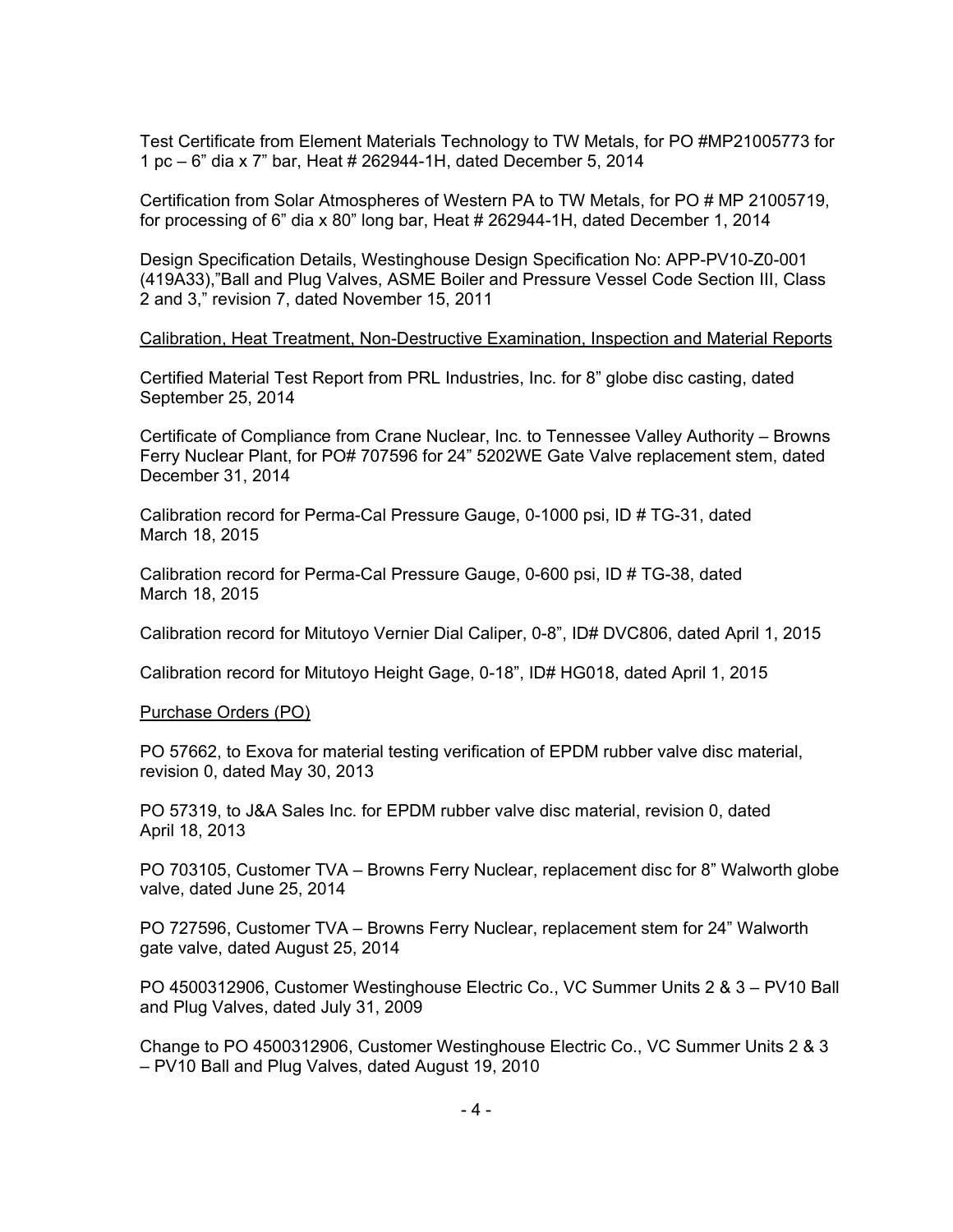Change to PO 4500312906, Customer Westinghouse Electric Co., VC Summer Units 2 & 3 – PV10 Ball and Plug Valves, dated October 13, 2010

Change to PO 4500312906, Customer Westinghouse Electric Co., VC Summer Units 2 & 3 – PV10 Ball and Plug Valves, dated February 1, 2011

Change to PO 4500312906, Customer Westinghouse Electric Co., VC Summer Units 2 & 3 – PV10 Ball and Plug Valves, dated September 9, 2011

Change to PO 4500312906, Customer Westinghouse Electric Co., VC Summer Units 2 & 3 – PV10 Ball and Plug Valves, dated November 8, 2011

Change to PO 4500312906, Customer Westinghouse Electric Co., VC Summer Units 2 & 3 – PV10 Ball and Plug Valves, dated March 29, 2012

Change to PO 4500312906, Customer Westinghouse Electric Co., VC Summer Units 2 & 3 – PV10 Ball and Plug Valves, dated October 13, 2014

#### Audit Reports

Quality Control Source Inspection Report, J&A Inc, dated April 14, 2013

Crane Internal Audit, dated July 17, 2014

Quality Control Source Inspection Report, J&A Sales Inc., dated April 14, 2013

Supplier Audit Report of Exova Materials Division, for metallurgical testing services, dated January 27, 2103

Supplier Audit Report of PRL Industries Inc., for material supply, dated February, 21, 2012

Supplier Audit Report of Dubose National Energy Services, 2012 for ASME code and safety related material supply, dated March 12, 2012

Supplier Audit Report of TW metal, for material supply for ASME code and safety related material supply, dated April 6, 2014

#### Training and Qualification Records

- R. Mederos, QC Inspector, Level II
- J. Sample, QC Inspector, Level II
- M. Prazak, Assembler/Tester, Level II
- R. Scallate, QC Inspector, Level II & III
- E. Garcia, trainee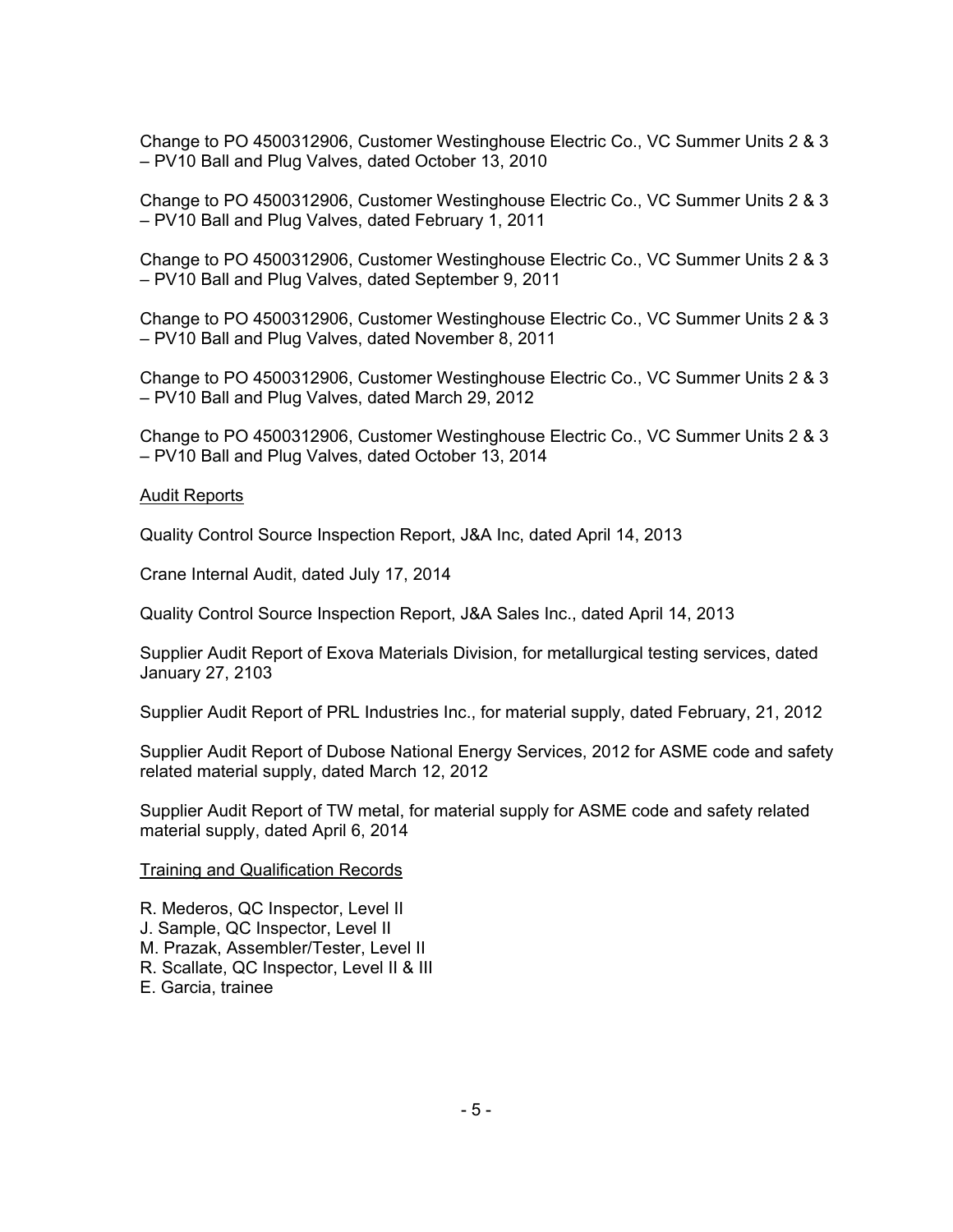#### Deficiency Reports

DR 9203, T-Slot Dimensions dated October 6, 2011 DR 10307, Incomplete PO requirements for sales order 2390-01, dated May 7, 2013 DR 11658, Heat Treat Code Case N-497, dated April 17, 2014 DR 11750, Length of Time For Hydro, June 3, 2014 DR 11892, Failed PTS-2 on Wedge, September 16, 2014 DR 12359, Failed Backseat Leak on Production Pretest, May 18, 2015 Weld Repair Report for DR 12359, dated March 18, 2015

#### Corrective Action Reports

CAR 13-31, Ferrite Content Determination Method CAR 13-32, Customer Specification Requirement Not Met CAR 13-42, Late Corrective Action Reports CAR-13-48, SO 42390 and dedication of 1" ASME swing check valve EPDM rubber discs CAR 14-22, Use of ASME Section II 1989 Edition, No addenda with Code Case N-497 CAR 14-33, Design Specification for Manual Operators

#### Corrective Action Reports Generated during the NRC Inspection

CAR-15-04, Dedication Issue, dated March 20, 2015 CAR-15-05, Out of Spec Material Accepted by QA, dated March 20, 2015 CAR-15-06, Ineffective Customer Complaint Process, dated March 20, 2015

# Customer Complaint Forms

Burr on Pilot Seat of 20 inch Main Steam Isolation Valve, for PO 00489730, Sales Order (SO) MRA080A (40927), dated November 26, 2012

Measurement of T-Slots Inadequate, PO 186484-2, SO 38141, dated October 20, 2012

Damaged Valve Stem, PO 755400, SO 39277, dated December 10, 2012

Grind Marks and Indications on Surface of Seat Ring, PO 00501950, SO 37685, dated February 5, 2013

Stem Out of Tolerance, PO 00491344, SO 41120, dated March 7, 2013

Stem Out of Tolerance, PO 00488650, SO 40814, dated March 7, 2013

Plug Valve Body Leak, PO 45896086, SO 40224, dated April 25, 2013

Stem Center Out of Specification, SO39801, dated May 21, 2013

Indications of Valve Body Housing, PO 760054, SO 4115, dated July 25, 2013

Customer Administrative Questions, PO 760054, SO 41145, dated January 27, 2014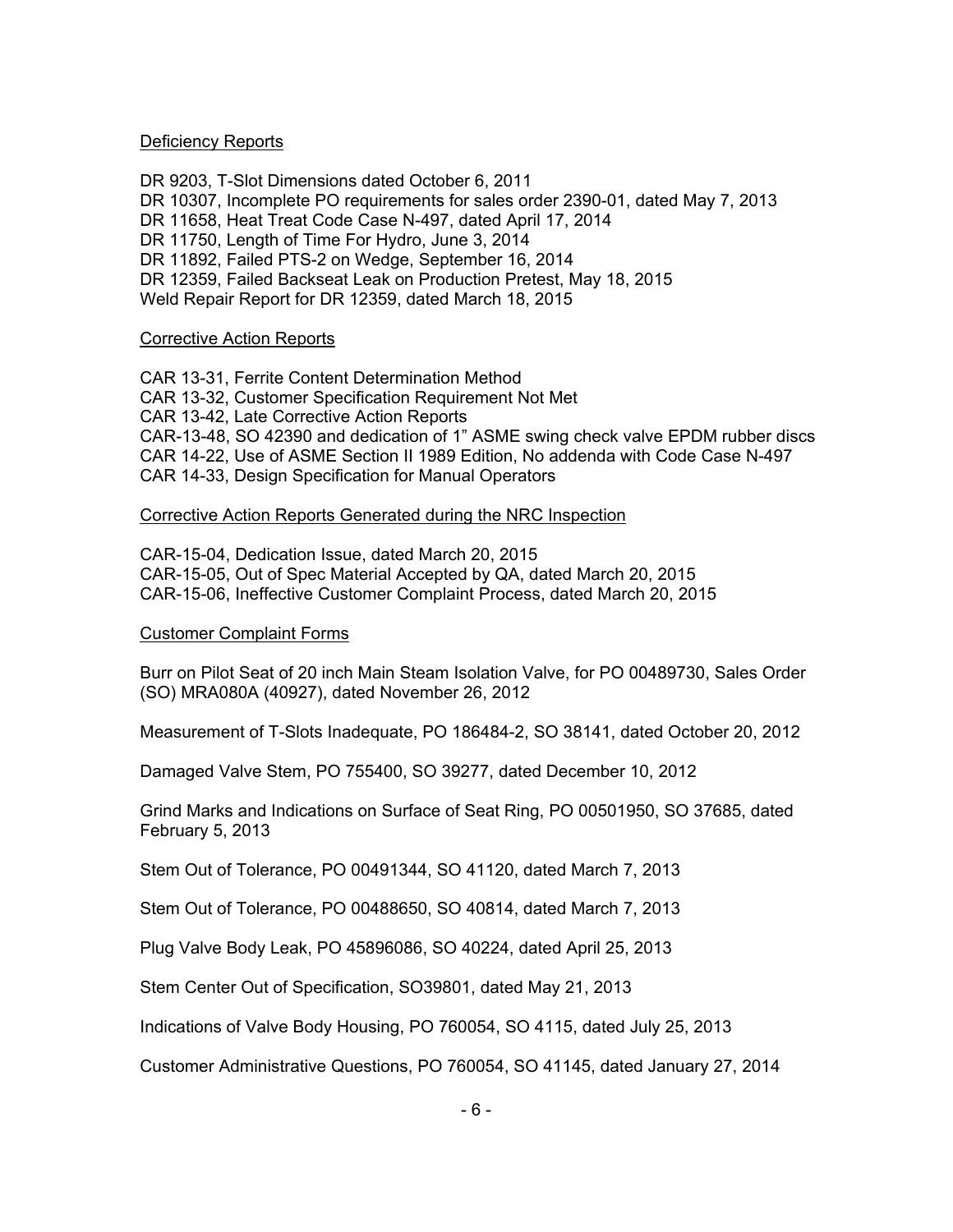Hydrostatic Seat Leak Test Time Interval, PO 47113, SO 42584, dated May 15, 2014

Wedge Shows Signs of Rust and Porosity, PO 90 059978, SO 42757, dated June 26, 2014

#### **Miscellaneous**

Crane Nuclear As-Built Drawing, DWG No. CC06426, "Disc Walworth 8" Globe Piston Check Valve," revision A, dated October 21, 2013

Crane Nuclear Drawing, DWG No. CB03059, "Disc Casting (Walworth Globe Check Valve)," revision A, dated October 25, 2002

Walworth Company Drawing, DWG No. A-12381-M-1-E, "Cast Steel (Ball Type) Globe Stop Check Valvewith Welding Ends, Impactor Handwheel & Locking Assembly," revision E, dated March 12, 1971

Walworth Company Drawing, DWG No. C-7924-5C, "8" C.S. Globe Piston Check Valve S-150 Detail of Disc," revision C, dated March 8, 1955

Crane Nuclear Drawing, DWG No. CB06832, "Stem Fabrication Walworth Gate Valve," revision A, dated September 19, 2014

Walworth Assembly Drawing, DWG No. A-12349-M-2, "Gate (Nuclear)," revision B, dated March 2, 1972

Walworth Company Drawing, DWG No. A-12349-M-2A, "Cast Steel Gate Valve with Limitorque SMB-1-25 Operator (Nuclear) Assembly," revision A, dated April 27, 1971

Walworth Company Drawing, DWG No. A-12349-8A, "Cast Steel Gate Valve Stem," revision A, dated February 7, 1969

Crane Nuclear Drawing, DWG No. CB06832, "Stem Fabrication Walworth Gate Valve," revision A, dated September 19, 2014

Crane Nuclear Drawing, DWG No. CC06963, "General Assembly Weld End Angle Globe Valve with Handwheel," revision A, dated December 10, 2014

Customer Purchase Order Review for Sales Order 44169, Purchase Order 703105, Customer TVA – Browns Ferry, dated July 8, 2014

Engineering Summary Sheet – Parts for Sales Order 44169, Customer TVA – Browns Ferry, dated July 15, 2014

Customer Purchase Order Review for Sales Order 44394, Purchase Order 727596, Customer TVA – Browns Ferry, dated December 29, 2014

Engineering Summary Sheet – Parts for Sales Order 44394, Customer TVA – Browns Ferry, dated October 7, 2014